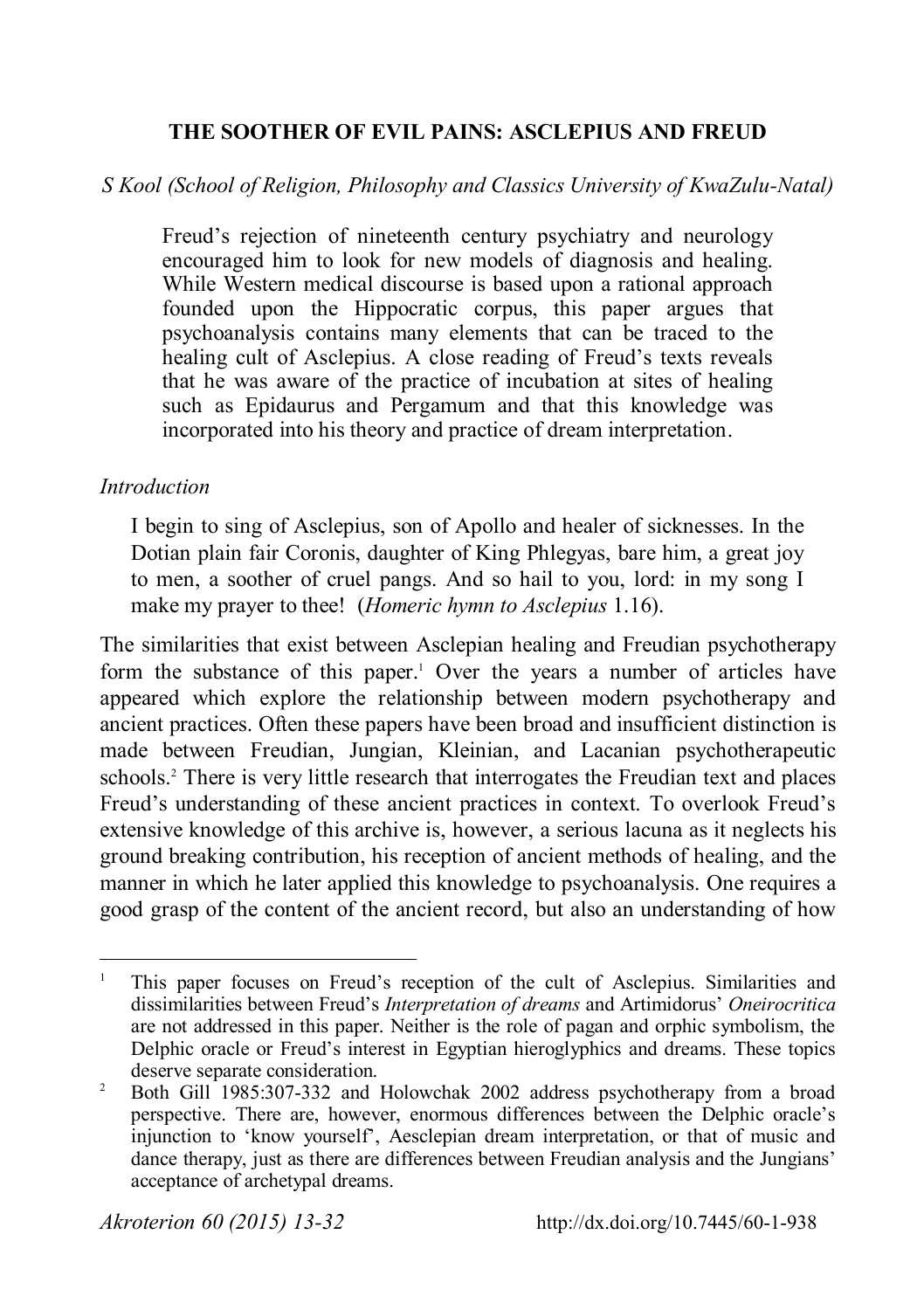Freud received and interpreted this archive. Downing's (1975:10) assertion that 'Freud's understanding of therapy is to ritual as his theory of the psyche is to myth' is succinct but it does not do justice to the variances, contradictions and transformations that we find in psychoanalysis.

The cultural impact of Hellenism on German and Austrian art, history, literature, philosophy and psychology<sup>3</sup> is significant. My thesis has always been that it is impossible to understand the development of psychoanalysis without considering the foundational role played by German Hellenism in the creation of this new discipline. Classists often assume an affinity between psychoanalysis and classical tragedy and myth. What is often forgotten is how repeatedly Freud drew upon his classical education to construct or support his theory. Armstrong (2005) argues that psychoanalysis still participates in the uncanny after-work generated by the archive of ancient culture. He states, 'Psychoanalysis itself reflects more deeply the cultural logic, the values, the textual manoeuvres and nuances, and even the psychological interests of the ancient world' (2005:5).<sup>4</sup> Armstrong's claims are not surprising as psychoanalysis and classical tragedy share many themes and interests. Padel (1995:239), for example, argues that Greek tragedy established the whole Western grammar of madness.

This paper does not investigate Freudian theory as a tool to analyse classical tragedy, an exercise that is often culturally anachronistic (Nussbaum 1994:44; Padel 1995:229). It is more concerned with why Freud, a neurologist, scientist and an acute observer and recorder of mental illness, rejected psychiatry to establish a new school that relied heavily upon his reception of German Hellenism.<sup>5</sup> In his classic survey of the origin and development of dynamic psychiatry, Ellenberger (1994:896-897) concludes that Freud's departure from the concept of unified science and his institutionalisation of a new School of inquiry is modelled on the foundations of Greco-Roman antiquity.

There were a number of reasons why Freud defined psychoanalysis as an area distinct from psychiatry and neurology. First, psychiatry no longer wished to be labelled as a 'science of the soul' and argued that all nature could be explained rationally and without recourse to explanations that relied on hidden forces or energies. Freud rejected this prevailing trend in scientific thought because it minimised the importance of mental life:

<sup>3</sup> Bell 2005 provides an analysis of classicism and its impact upon psychology.

<sup>4</sup> See Butler's early and still classic thesis, *The tyranny of Greece over Germany* (1935), and Marchand's *Down from Olympus* (2003) for an analysis of philhellenism and its impact upon the intellectual culture of Austria and Germany.

<sup>5</sup> Winter 1999 argues that classical learning, or *Bildung,* also provided a professional ideology that legitimated psychoanalytic professional practice and expertise.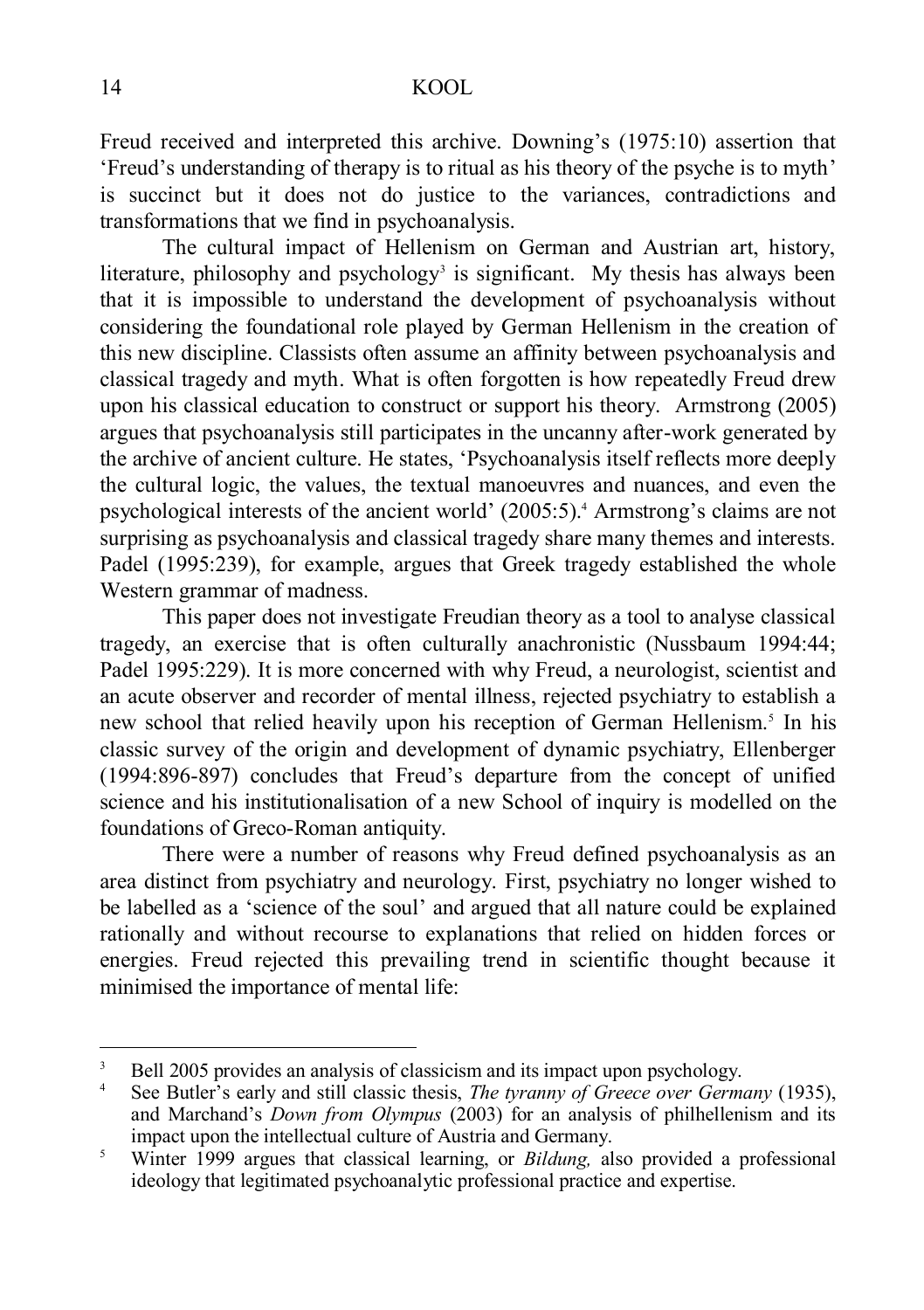Anything that might indicate that mental life is in any way independent of demonstrable organic changes or that its manifestations are in any way spontaneous alarms the modern psychiatrist, as though a recognition of such things would inevitably bring back the days of the Philosophy of Nature, and of the metaphysical view of the nature of the mind (SE 4:41).

Freud's thinking, and in particular his emphasis on the unconscious and the importance of dreams, immediately aroused scientific distrust in his medical peers. Many argued that to accept Freud's theories was to break with science and align with metaphysics, mysticism, and superstition. This distrust was exacerbated by Freud's refusal to attend medical and psychiatric meetings and his insistence that his colleagues follow his example. Psychoanalysis was thus often perceived as a regressive force, a throwback to the days of the philosophy of nature. <sup>6</sup> Along with an interest in the unconscious, the irrational, and body-mind interaction, psychoanalysis also concerned itself with the unsettling subject of human sexuality. This field of enquiry was open to enormous public censure, and contributed, especially in the early years, to the closed and elitist structure that developed around the teaching and practice of psychoanalysis.<sup>7</sup>

Secondly, psychiatry and neurology were closely aligned to biological determinism and associated theories of hereditary degeneracy. Freud contested the prevailing concepts of degeneracy in nineteenth century psychiatry and formulated a theory that had little in common with these early (and now discredited) scientific and medical discourses.<sup>8</sup> *Fin de siècle* concerns about hereditary degeneration

<sup>-&</sup>lt;br>6 'Naturphilosophie' is a nineteenth century tradition in German idealism associated with the philosophical work of Fichte, Schelling, and Hegel. It is heavily indebted to the natural philosophy of the ancient Greek Ionian philosophers. Scientists often opposed this tradition to empiricism and viewed it as speculative and metaphysical.

<sup>&</sup>lt;sup>7</sup> Freud divided psychoanalysis into three quite discrete areas  $-$  first, a theory, a 'scientific structure'; second, a method of inquiry, a means of exploring and ordering information; and last a mode of treatment. In his writings and lectures, Freud constantly drew attention to the inherent differences between his theory of the mind and those currently in circulation. His most original contributions to human knowledge are *The interpretation of dreams* (1900), a text that is concerned with the theory and interpretation of the unconscious, and *Three essays on the theory of sexuality* (1905) which deals with human sexuality. These two bodies of work departed substantially from the work of his colleagues and were considered highly controversial. They are still considered the bedrock of Freudian analysis and they afford us the clearest example of the development of his theory.

<sup>&</sup>lt;sup>8</sup> The whole thrust of institutionalising psychoanalysis can be seen as a protracted battle between psychoanalysts and psychiatrists (see Winter 1999). Freud linked the concept of degeneracy with that of psychiatry and distanced himself from its underlying racial and sexual assumptions. Psychiatrists positioned themselves within the world of science by formulating a medical model of madness and they were often perceived as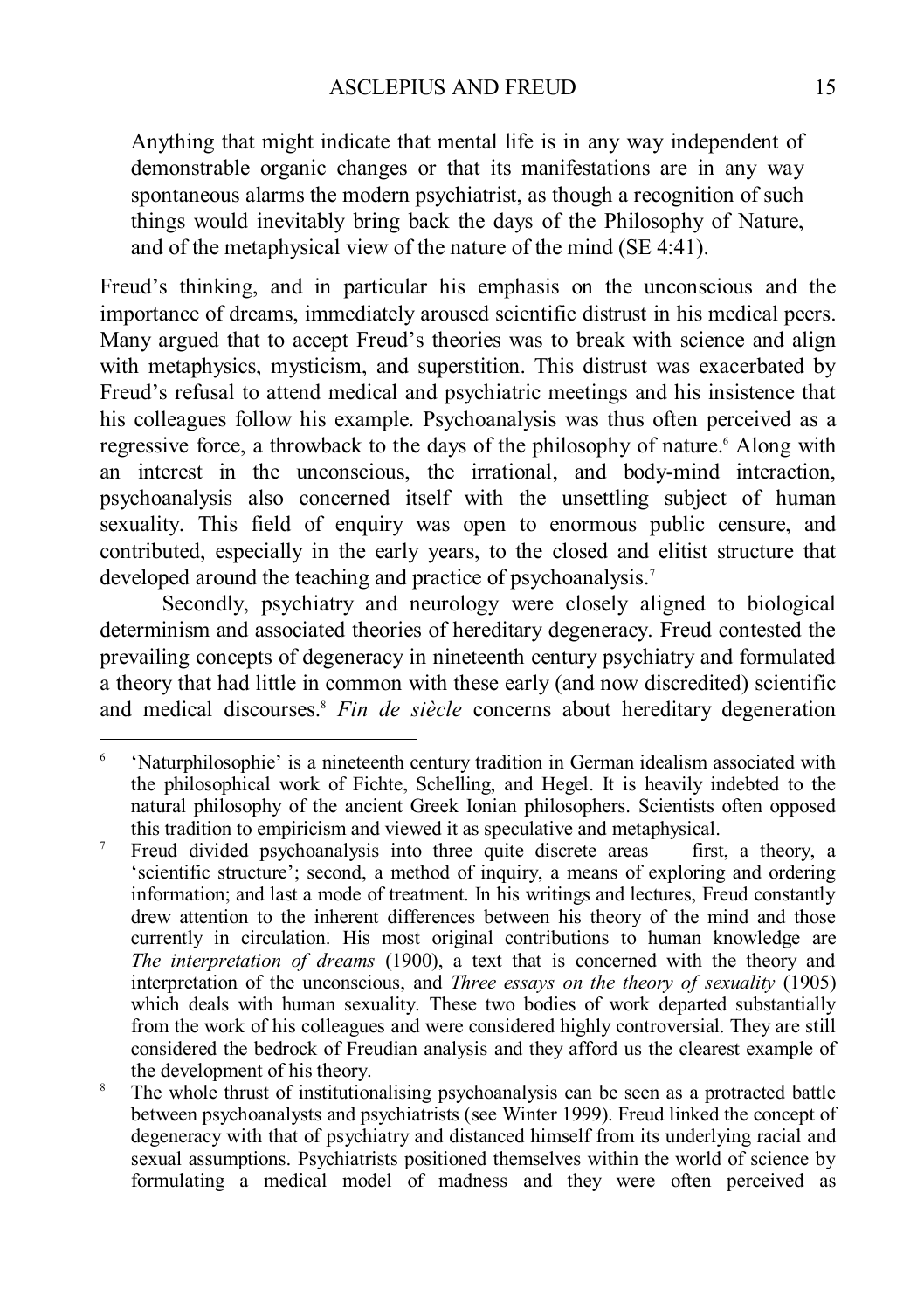initiated a psychiatric style of reasoning about disease, sexuality and eugenics and Freud, as a Jewish scientist practicing in Austria in the nineteenth century, was well aware of the intimate linkages that were being drawn between medicine and race (Gilman 1994:7)<sup>9</sup> Finally, early research into hysteria by Charcot, Breuer and Freud indicated that this condition was not due to neurological disorder but to underlying psychical factors. In proposing a psychical aetiology for hysteria Freud was able to formulate his greatest discoveries; the unconscious, repression, sublimation, and transference.

One discipline that could provide an alternative to the organic evolutionism of the later nineteenth century, or to the functionalist natural history of the earlier half, was philology (Forrester 1980:167). While it is generally the case that the human sciences in the nineteenth century were dominated by biological or organic terms and that these served as guiding metaphors, it is less widely recognised (as Forrester points out) that the sciences of language, philology, exegetical sciences, comparative linguistics and historical linguistics, played a parallel and sometimes opposed role in the development of the human sciences. While analogies from biology gave rise to a social evolutionist positivism, a nonmaterialist, non-progressionist trend of social thought often gained its support from philology and its sister disciplines.

administrators of social control (*Cf*. Gilman 1994). Freud rejected many foundational mainstream theories including hereditary degeneration and an organic aetiology for neurosis prevalent at that time (Von Krafft-Ebing's *Psychopathia sexualis* [1886 / 1967] is a good example of this theorising). Unlike most psychiatrists and psychologists, Freud emphasised the importance of early childhood development, sexuality and the unconscious. This is not to say that Freud was *sui generis* (see for example, the footnote added by Freud in 1910, to the *Three essays* [1905:145] in which he acknowledges the work of sexology). Freud's rejection of what Foucault 1998:118 refers to as the 'perversion-heredity-degenerescence' hypothesis makes Freud's contribution to psychology outstanding. My paper published in *Akroterion* 2013:79-96, deals with this area.

<u>.</u>

<sup>9</sup> Cocks 1992:207 claims that a systematic confrontation with psychiatry's past did not occur until the 1980s. He argues that, 'The psychiatric preoccupation with the hereditary determinants of mental illness was easily exploited by the Nazis. And apart from the authoritarian social and political views commonly held in the German professoriate often linked with this hereditarianism, psychiatrists, like physicians in general, were also heavily influenced by the eugenic thought, social Darwinism, and racism endemic to Germany during the late nineteenth and early twentieth centuries. The persistence of this way of thinking into the post war era is evident in the West German disposition of compensation cases for psychic damage caused by Nazi persecution'.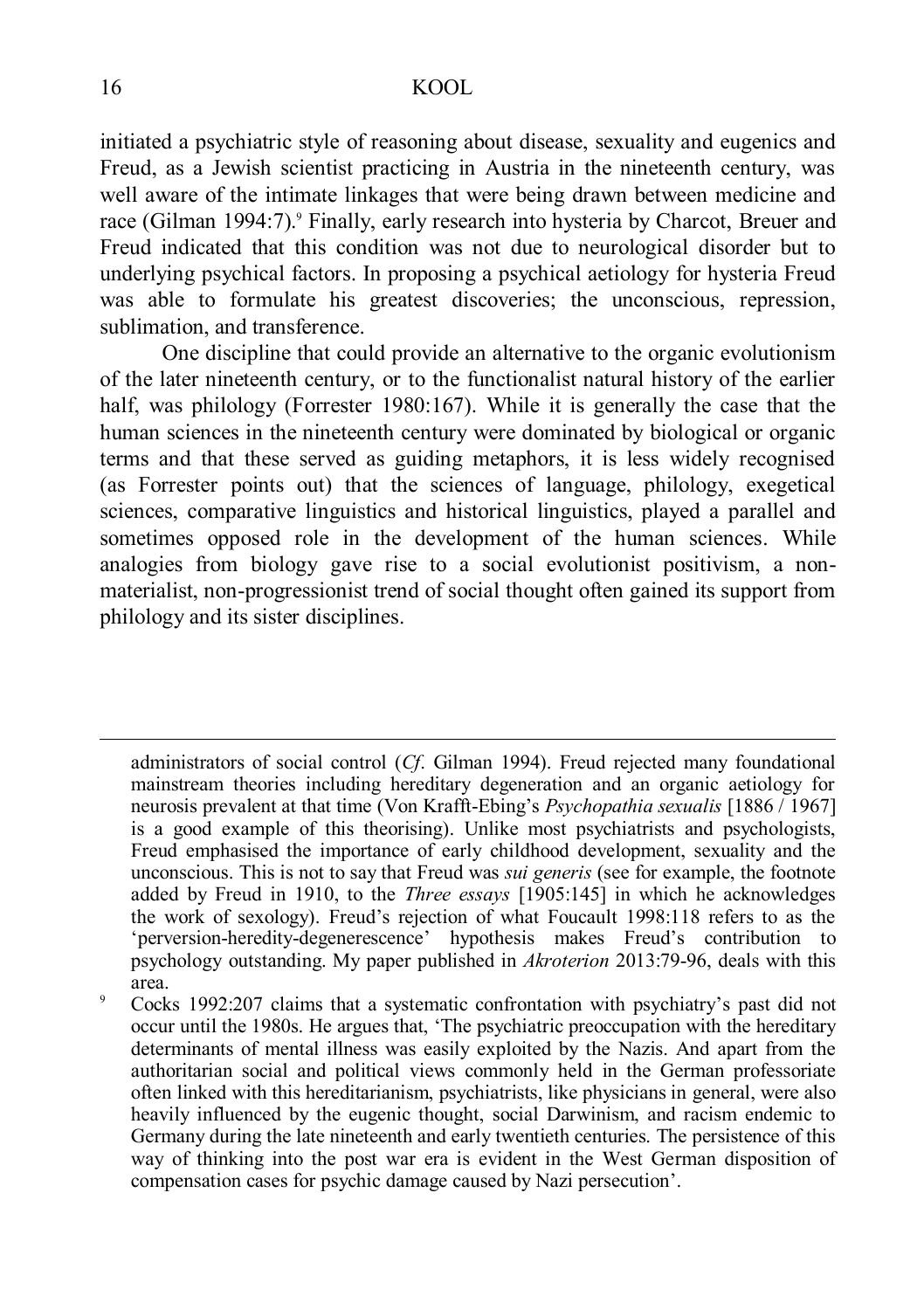### ASCLEPIUS AND FREUD 17

### *Psychoanalysis as a secret society of initiates*

You can believe me when I tell you that we do not enjoy giving an impression of being members of a secret society and of practising a mystical science. Yet we have been obliged to recognise and express as our conviction that no one has a right to join in a discussion of psychoanalysis who has not had particular experiences which can only be obtained by being analysed oneself (SE 22:69).

Freud was aware of negative publicity surrounding psychoanalysis and his lectures delivered at the University of Vienna during 1916 and 1917 were an attempt to exonerate the closed nature of psychoanalysis. <sup>10</sup> His call to undergo psychoanalytic training rather than to scientifically evaluate it, unfortunately only reinforced the impression of a society of secret initiates. This impression was exacerbated by the formation of a protective circle of disciples around Freud. In 1913, in the face of Jung's growing disaffection, Jones proposed a secret committee to protect psychoanalysis from heretical movements within psychoanalysis.

It was in the summer of 1913 that the Committee first assembled as a whole. Freud celebrated the event by presenting us each with an antique Greek intaglio from his collection which we then got mounted on a gold ring (Jones 1964:416).

Original members of this committee included Ferenczi, Rank, Sachs, Abraham and Jones. Freud's gesture in retaining the intaglio of Jupiter for himself was highly symbolic. It emphasised his authority over his disciples and underscored the deep bond that existed between psychoanalysis and the world of classical antiquity.

In 1907 the schools of Vienna and Zurich were united and in 1908 the first meeting of the Psychoanalytical Congress took place at Salzburg. The following years saw the expansion of psychoanalysis despite internal disputes and the development of splinter groups. Psychoanalysis continued to exist independently of the University, and by 1926 there were two institutes which gave instruction in psychoanalysis. The first was founded by Max Eitingon in Berlin in 1920, followed shortly afterwards by the Vienna Psycho-Analytical Society. Psychoanalytic training was conceived as very different from medical training, experimental psychology or physiological research. Freud described these training institutes as follows:

At these Institutes the candidates themselves are taken into analysis, receive theoretical instruction by lectures on all the subjects that are important for

-

<sup>10</sup> *Introductory lectures on psycho-analysis* (SE 15 and SE 16).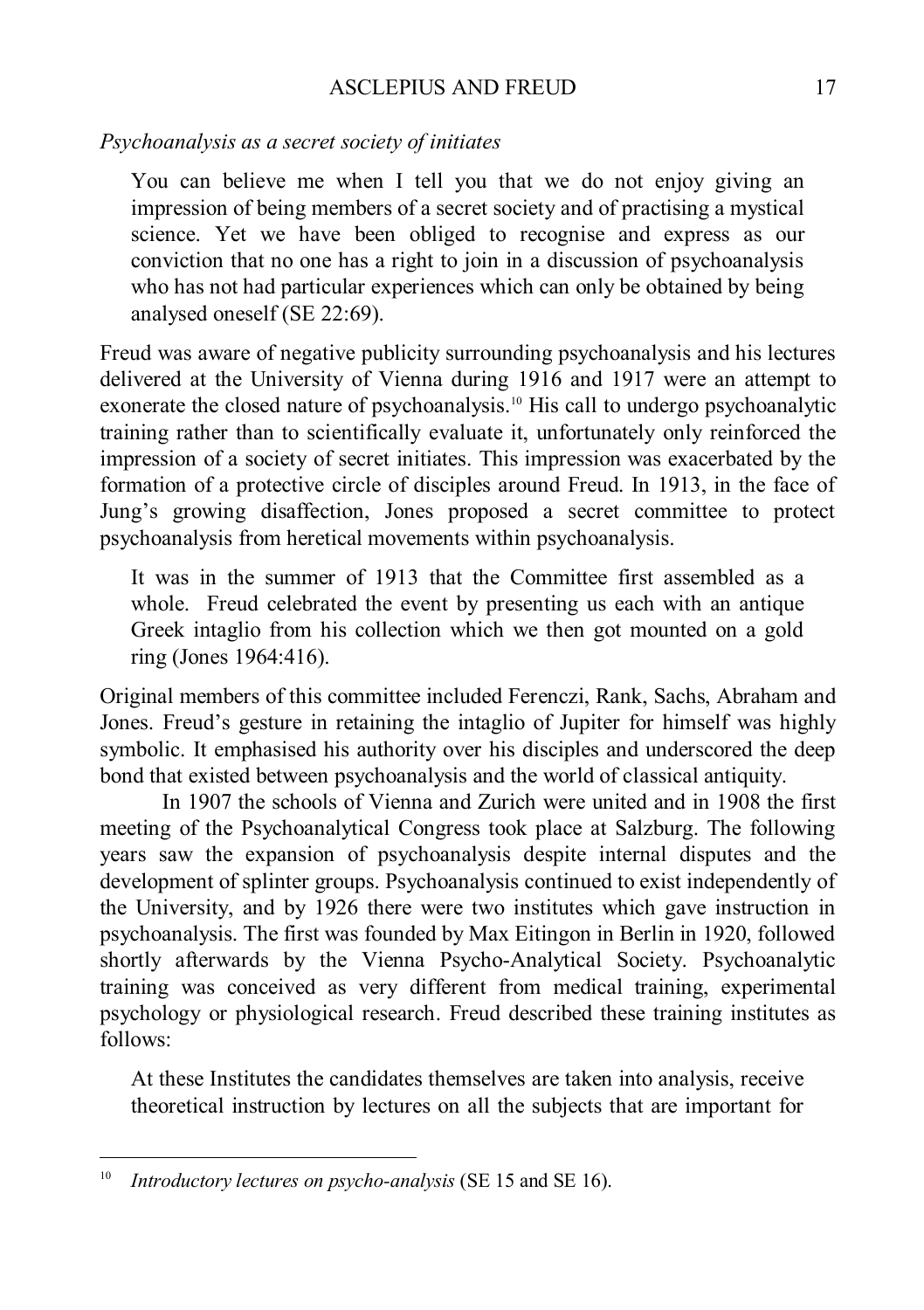them, and enjoy the supervision of older and more experienced analysts when they are allowed to make their first trials with comparatively slight cases. A period of some two years is calculated for this training. Even after this period, of course, the candidate is only a beginner and not yet a master. What is still needed must be acquired by practice and by an exchange of ideas in the psychoanalytical societies in which young and old members meet together. Preparation for analytic activity is by no means so easy and simple. The work is hard, the responsibility great. But anyone who has passed through such a course of instruction, who has been analysed himself, who has mastered what can be taught today of the psychology of the unconscious, who is at home in the science of sexual life, who has learnt the delicate technique of psycho-analysis, the art of interpretation, of fighting resistances and of handling the transference — anyone who has accomplished all this is no longer a layman in the field of psycho-analysis. He is capable of undertaking the treatment of neurotic disorders, and will be able in time to achieve in that field whatever can be required from this form of therapy (SE 20:228).

This concept of training is closer to initiation or apprenticeship. Furthermore, Freud's most important domain of inquiry, human sexuality and the unconscious, made it easy for critics to discredit psychoanalysis by identifying it with the emerging trend of *fin-de siècle* neo-pagan thought. An attack made by Egon Freidell (1879-1938), a contemporary of Freud's, sums up some of the vehement opposition faced by psychoanalysis:

Psycho-analysis is in truth a sect, with all the signs and symbols of one – rites and ceremonies, oracles and mantic, settled symbolism and dogmatism, secret doctrine and popular edition, proselytes and renegades, priests who are subjected to tests, and daughter sects which damn each other in turn. Just as the whale, though a mammal, poses as a fish, so psychoanalysis, actually a religion, poses as a science. This religion is pagan in character: it embraces nature-worship, demonology, Chthonian belief in the depths, Dionysian sex-idolization. This connection of religion with therapy, hygiene, and the interpretation of dreams existed in the ancient world also, as for example the healing sleep for the sick in the temples of Asklepios. And we have here a seer and singer working for the powers of darkness in most enticing tones, an Orpheus from the Underworld: it is a new worldwide revolt against the Gospels (quoted in Szasz 1977:71-72).

Freidell's diatribe is excessive and ill informed, but he spoke for many when he branded psychoanalysis a cult. The nineteenth century experienced an upsurge in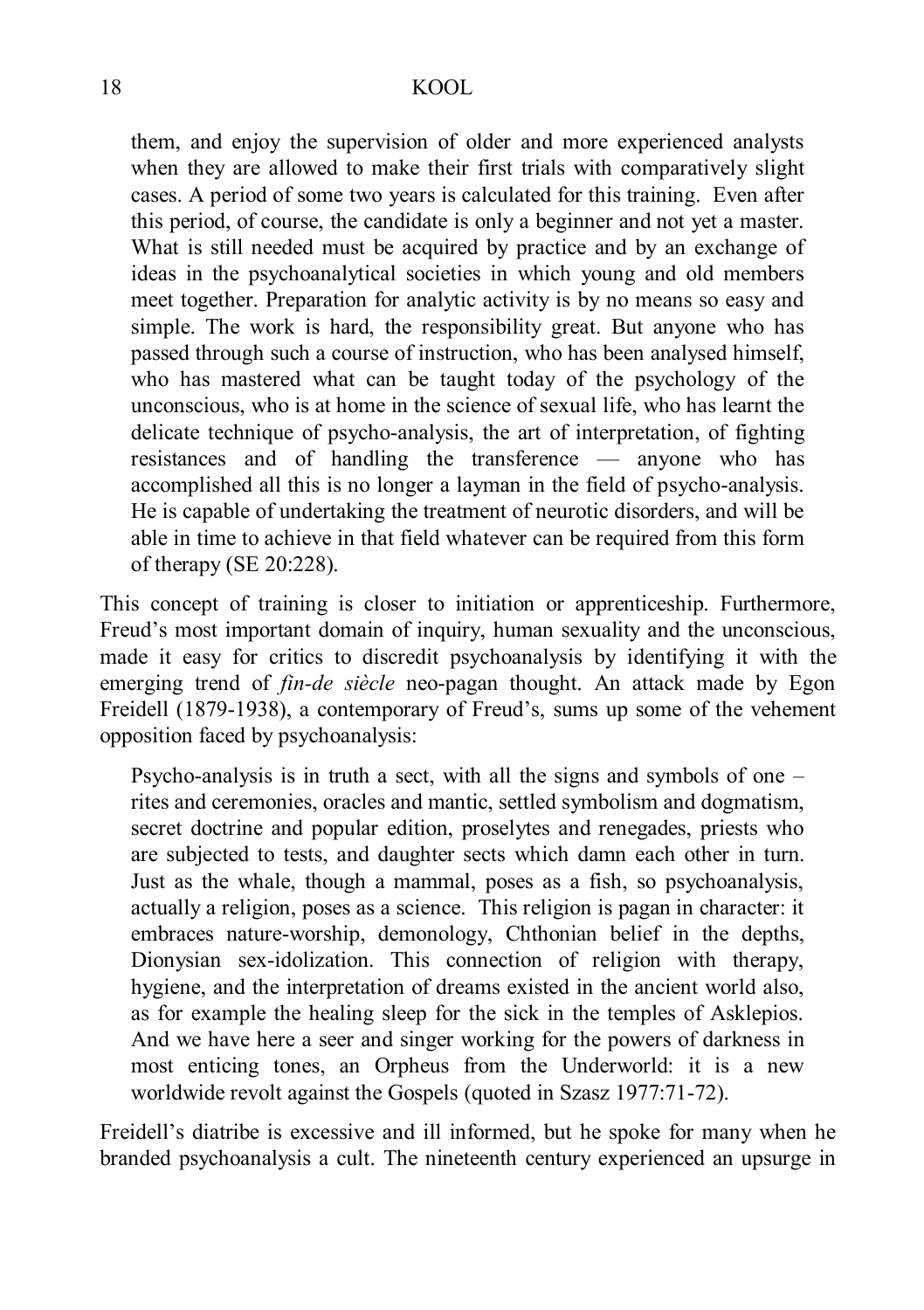neo-paganism (Noll 1996:151-161) and Freud's break with Jung can be interpreted as a desperate strategy to distance psychoanalysis from Jung's over-enthusiastic engagement in this turgid domain.

Jung was cavalier about the accusations levelled at psychoanalysis and believed that it should even more rigorously isolate itself from scientific scrutiny:

Psychoanalysis thrives only in a very tight enclave of like minds. Seclusion is like a warm rain. One should therefore barricade this territory against the ambitions of the public for a long time to come (McGuire 1988:345).

An ironic comment made by Jung to Freud in August 1910, concerning the admission of a new member, subtly acknowledges the similarities that existed between psychoanalysis and Greco-Roman initiation practices:

Winterstein has turned up, throbbing with the awe of an initiate admitted to the inner sanctum, who knows the mysteries and the hallowed rites of the Katabsion. We welcomed him with the benevolent smile of augurs (McGuire 1988:509).

Pater (1839 - 1894) saw the re-emergence of pagan sentiments as an essential hallmark of Hellenism and attributed its beginning to Winckelmann:

Still, the broad foundation, in mere human nature, of all religions as they exist for the greatest number, is a universal pagan sentiment, a paganism which existed before the Greek religion, and has lingered forward into the Christian world, ineradicable, like some persistent vegetable growth, because its seed is an element of the very soil out of which it springs (Pater 1998:128).

Freud, an exceptional example of German Hellenism, endorsed this sentiment throughout his life and he devoted a considerable amount of time to the exploration of problems associated with a rejection of this 'universal pagan sentiment' in papers such as '*Civilized*' *sexual morality and modern nervous illness* (1908) and later in *Civilization and its discontents* (1930[1929]).

# *An Orpheus from the Underworld*

Freud claimed that the interpretation of dreams was the most characteristic and peculiar feature about the young science of psychoanalysis and that with this theory, 'analysis took the step from being a psychotherapeutic procedure to being a depth-psychology' (SE 21:7). Because Freud believed that the unconscious was most readily revealed in dreams, dream interpretation became the lynch-pin of psychoanalysis.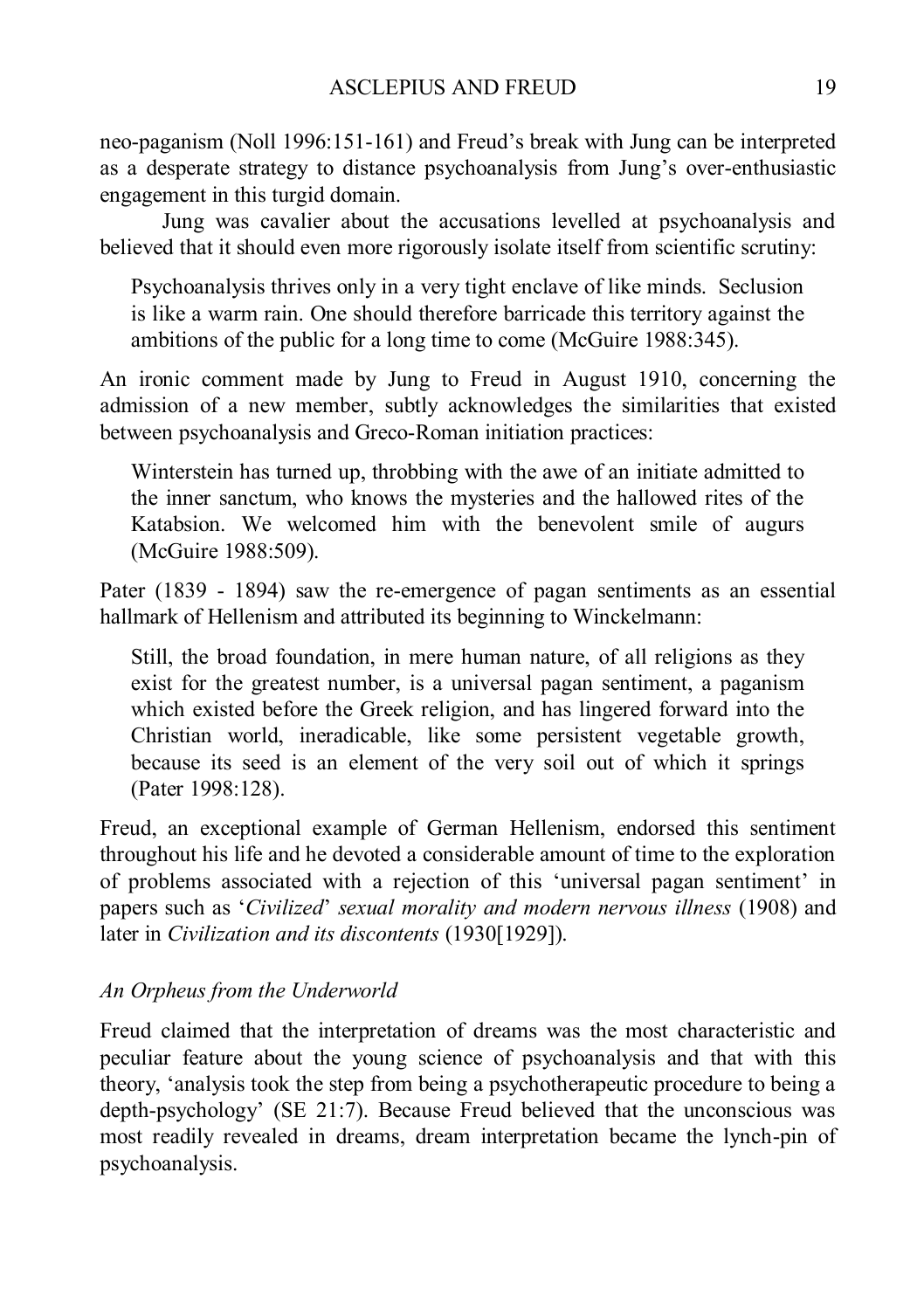The epigraph at the beginning of *The Interpretation of dreams* (1900), '*Flectere si nequeo superos, Acheronta movebo*' <sup>11</sup> encircles Freud's greatest work like the river of Hades. Starobinski & Meltzer (1987:398-407) claim that this line from Virgil's epic served as the model upon which Freud was to 'construct or fortify his theory of the repressed, and the return of the repressed'. Hades thus functions as a trope for the Freudian unconscious and throughout his writing Freud relied on analogies drawn from the underworld. Like Orpheus, Hercules, Dionysus and Aeneas, Freud set out to explore this terrain, first by himself as he struggled with his own self-analysis (*Selbstanalyse*), and later as a guide for others. Well versed in Virgil's *Aeneid*, Freud was aware that this descent 'into the world below' (Virgil 7.896-901) was depicted as a place of terrifying dreams and images crowded with monsters.

In conducting analysis Freud discovered that the 'royal road of the unconscious' was also thronged with chthonian monsters:

No one who like me, conjures up the most evil of those half-tamed demons that inhabit the human breast, and seeks to wrestle with them, can expect to come through the struggle unscathed (SE 7:109).

In Greco-Roman writing, the chthonic powers were often associated with dreams (Compton 1998:303; Downing 1990:566, Holowchak, 2002). The most famous dream site in antiquity was at Epidaurus, a sanctuary dedicated to Asclepius, the god of healing. There are many myths concerning the origins and works of Asclepius. In Homer's *Iliad* he is portrayed as mortal who was taught the art of healing by Chiron (4.200-205) while both Pausanias ([2.26.6] 26) and Pindar  $(Pythian 3)<sup>12</sup>$  believed he was the son of Apollo and Coronis. At Epidaurus, Asclepius became closely associated with Apollo Maleatas and later acquired the status of a god. His influence soon spread to Athens, Pergamum, Rome, Lebene and Cos. Although Asclepius was not essentially a chthonic god, the rite of incubation and his close association with both the snake and the dog suggests that he was initially linked to the underworld. It is for this reason that each new healing site was inaugurated by the gift of a sacred snake taken from the precinct at Epidaurus.

<u>.</u>

<sup>&</sup>lt;sup>11</sup> 'If I cannot bend the Powers Above, I will move the Infernal Regions'. This quote from Virgil's *Aeneid* (Book 7.425-426) appears at the beginning of Freud's opus magnus, *The interpretation of dreams* (1900). For an interesting analysis of Freud's use of this quotation see Starobinski & Meltzer 1987.

 $12 \text{ In the Python of Syracuse Pindar tells the story of the birth and death of }$ Asclepius 'that craftsman of new health for weary limbs and banisher of pain, the godlike healer of all mortal sickness', *Pythian* 3[str.1].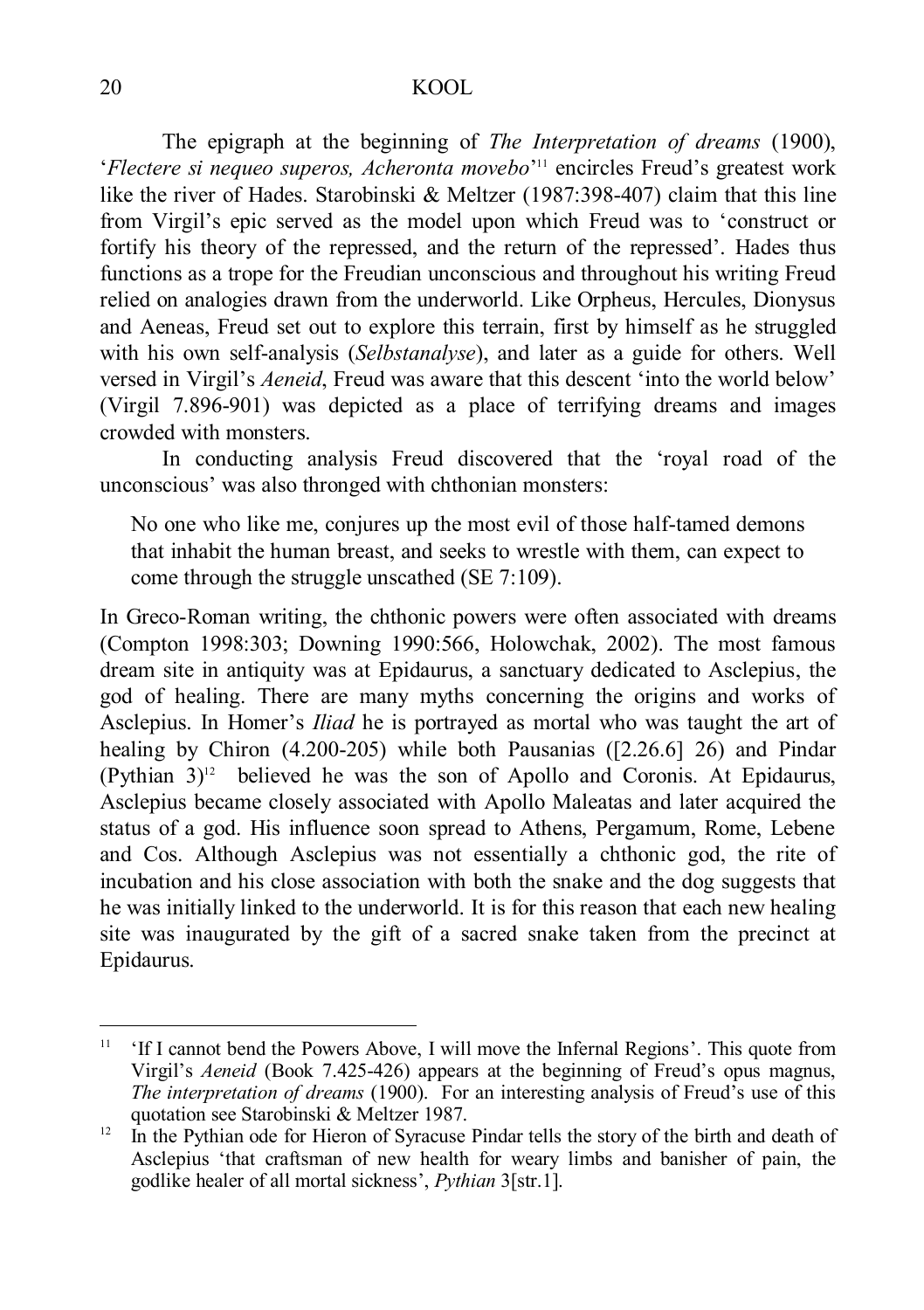The statue of Asclepius dominated the sanctuary at Epidaurus. Pausanias describes this statue in the following manner:

The image of Asclepius is, in size, half as big as the Olympian Zeus at Athens, and is made of ivory and gold. An inscription tells us that the artist was Thrasymedes, a Parian, son of Arignotus. The god is sitting on a seat grasping a staff; in the other hand he is holding above the head of the serpent; there is also a figure of a dog lying by his side (Pausanias [2.27.2] 27).

Even today the rod of Asclepius, a snake coiled round a staff, is used to symbolise medical practice. The Hippocratic Oath has been changed, but the original oath commenced with the following dedication, 'I swear by Apollo, the healer, Asclepius, Hygieia, and Panacea, and I take to witness all the gods, all the goddesses, to keep according to my ability and my judgment, the following Oath'. 13

# *In the temples of Asclepius*

'The sacred grove of Asclepius is surrounded on all sides by boundary marks' so begins Pausanias' description of the sanctuary at Epidaurus (Pausanias [2.27.1] 27). For over six centuries supplicants made their way to this sanctuary with its sacred groves, streams, temple and theatre in search of a cure. The most important ritual practiced here, and at all healing sanctuaries in Greco-Roman antiquity, was that of Incubation. The term incubation refers to a form of dream healing in which the supplicant, after performing a number of rituals, goes to sleep in a sacred place with the deliberate intention of receiving a healing dream. This ritual was practiced at Delos, Kos and Pergamum as well as at the shrines of heroes or chthonic daemons, and at certain chasms reputed to be entrances to the underworld. Epidaurus, however, was considered the most famous of the *Asklepieia* or healing temples in which incubation was practiced (Dodds 1951:110).

Fairly reliable accounts of these rituals are available from archaeological evidence, the Epidaurian records, and from the writings of Aristophanes, Herodotus, Pausanias and Aelius Aristides. At the temples of Asclepius the dream was fundamental to the healing process. Around this nucleus there were a variety of treatment methods including the use of herbal formulae, medicinal applications, ritual bathing, music, dietary changes and mental and psychical relaxation associated with the tranquility of the surroundings (Pettis 2006:114; Gill 1985:307- 325; Compton 1998:306). The sanctuary at Epidaurus excluded women in child-

-

<sup>&</sup>lt;sup>13</sup> Edelstein 1943 (MedicineNet.com February 8, 2015).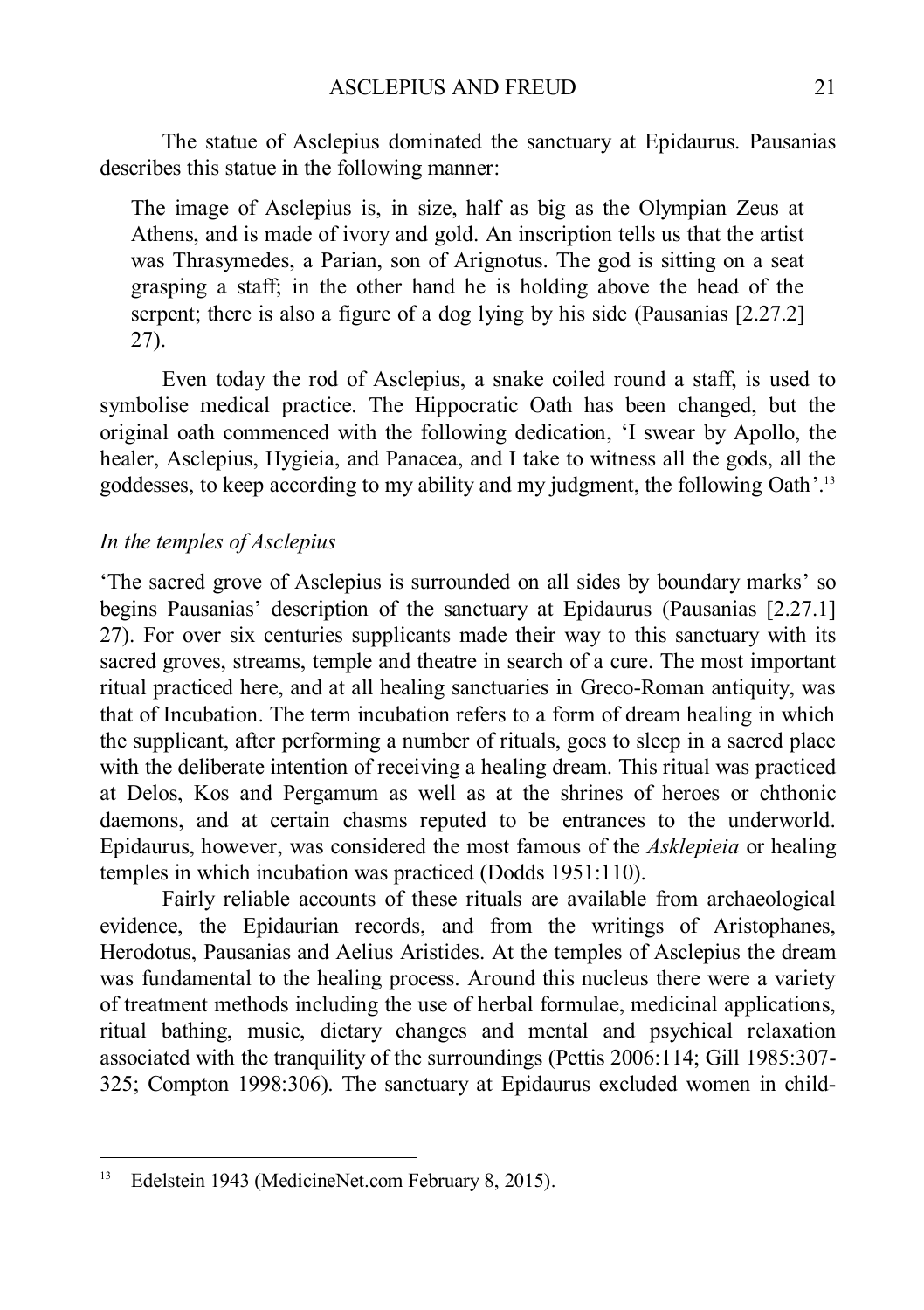birth and those who were dying (Pausanias [2.27.1] 27). <sup>14</sup> Between the extremes of birth and death are those who suffer from sickness, anxiety, guilt, fear and uncertainty. For these sufferers the holy precinct of Asclepius offered a place of hope in ancient times.

Visitors to the temple first sacrificed to Asclepius, then purified themselves and lay down in the *abaton*, the incubatory building. Here they hoped to receive a healing dream from the god Asclepius. From the surviving testimonies, he appeared either directly to the sleeping patients and cured them, <sup>15</sup> or the patient's dream was interpreted by temple priests who, based on the images and symbols of the dream, diagnosed and prescribed a suitable course of treatment.<sup>16</sup>

The status of Asclepian dream as healing therapy has been heatedly debated from ancient times to the present. For philosophers such as Aristotle the idea of a god causing a dream is preposterous:

The fact that all persons, or many, suppose dreams to possess a special significance, tends to inspire us with belief in it [such divination], as founded on the testimony of experience; and indeed that divination in dreams should, as regards some subjects, be genuine, is not incredible, for it has a show of reason; from which one might form a like opinion also respecting all other dreams. Yet the fact of our seeing no probable cause to account for such divination tends to inspire us with distrust. For, in addition to its further unreasonableness, it is absurd to combine the idea that the sender of such dreams should be God with the fact that those to whom he sends them are not the best and wisest, but merely commonplace persons. If, however, we abstract from the causality of God, none of the other causes assigned appears probable (Aristotle 1952:707).

<sup>14</sup> According to Pausanias, the Roman senator Antoninus Pius restored part of the sanctuary: 'the Epidaurians about the sanctuary were in great distress, because their women had no shelter in which to be delivered and the sick breathed their last in the open, he provided a dwelling, so that these grievances also were redressed. Here at last was a place in which without sin a human being could die and a woman be delivered' (Paus.[ 2.26.6-7] 27).

<sup>&</sup>lt;sup>15</sup> In this context, the word *Oneiros*, according to Dodds (1951:104) means a dream figure not a dream experience, as it was considered entirely independent of the dreamer. It is for this reason that the Homeric Greeks spoke about 'seeing' a dream, rather than of 'having' a dream.

<sup>&</sup>lt;sup>16</sup> Downing 1990:551-575 claims that in the Hellenistic period Epidaurus and the Asclepian shrine at Kos were run by physicians, with the dreams providing prescriptions for treatment rather than effecting the cure directly. Hollowchak 2002:160 supports this claim and argues that by the second century AD the healers were predominantly consulting physicians, not cheiric practitioners.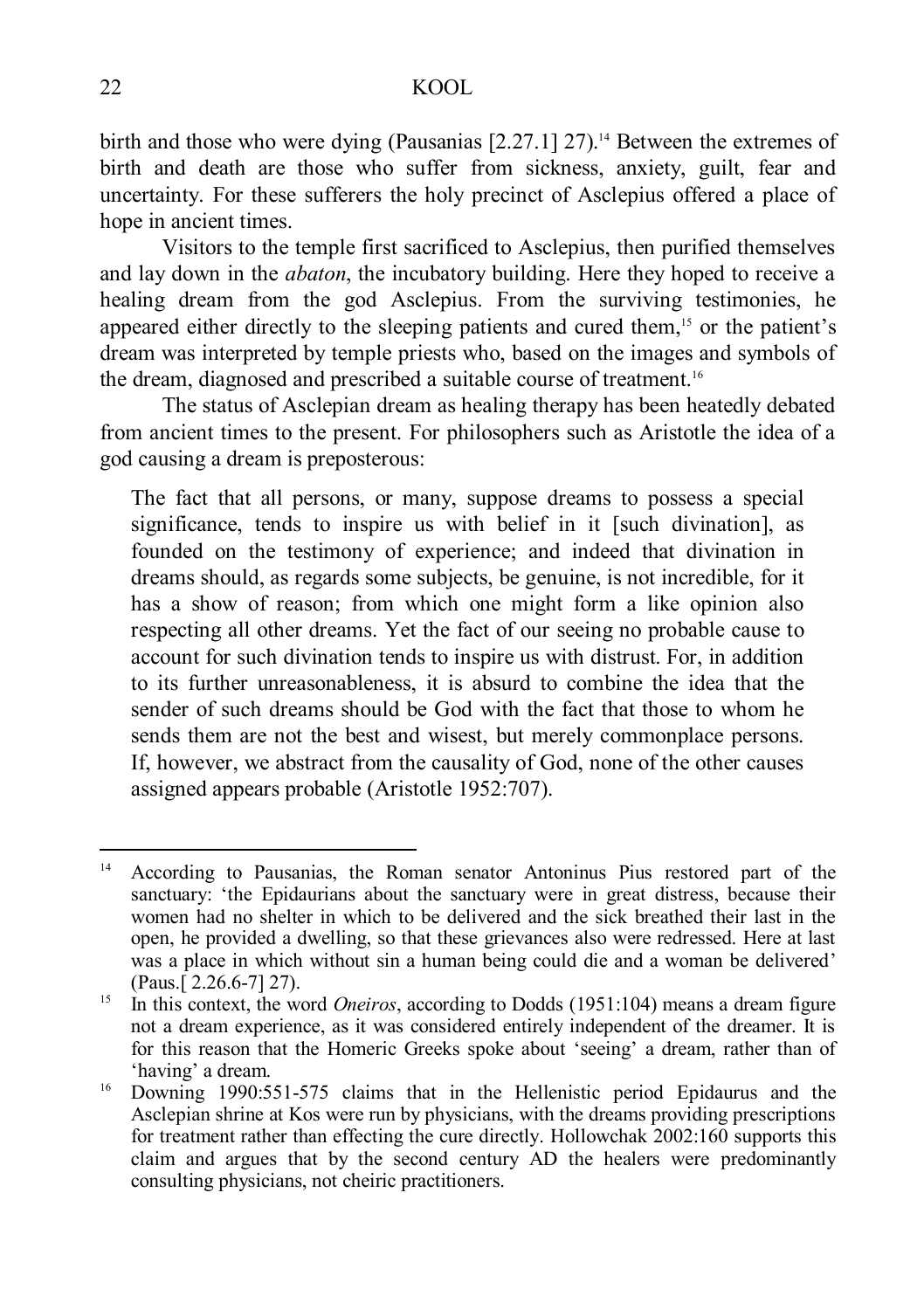Despite the intellectual elitism in Aristotle's statement, most rational people would agree with him. Freud certainly discounted the divine nature of dreams, <sup>17</sup> but his experience in treating mental disorders such as neurosis and hysteria convinced him of the therapeutic importance of dream interpretation.

It may safely be anticipated that systematic modern mental treatment, which is a quite recent revival of ancient therapeutic methods, will provide physicians with far more powerful weapons for the fight against illness (Freud SE 7:302).

Freud's position ran contrary to dominant medical discourse. Western medicine always represented itself as a rational science founded upon *Logos* and viewed Hippocrates, not Asclepius, as its legitimate precursor. An anonymous article published in 1922 in the *British Medical Journal* provide*s* a good illustration of this position. Here the author argues that Hippocrates is as far removed from the practice of the priesthood of Asclepius, 'as are the researches of a great modern physiological laboratory from the practice of Lourdes'. The paper closes with the following comment:

The main course of ancient scientific medicine was manifestly separate from that of the worship of the god of healing. It is the spirit of Hippocrates and Aristotle, and not that of Aesculapius and Chiron the Centaur, that rules the medicine of our time (*British Medical Journal* 1922:883).

Freud did not accept this opposition between Asclepius and Hippocrates, between therapeutic healing and scientific medicine,

Apart from the diagnostic value ascribed to dreams (e.g. in the works of Hippocrates), their therapeutic importance in antiquity must also be borne in mind. In Greece there were dream oracles, which were regularly visited by patients in search of recovery. A sick man would enter the temple of Apollo or Aesculapius, would perform various ceremonies there, would be purified by lustration, massage and incense, and then, in a state of exaltation, would be stretched on the skin of a ram that had been sacrificed. He would then fall asleep and would dream of the remedies for his illness. These would be

-

<sup>17</sup> In *The occult significance of dreams* (1943) this view is uncompromising. 'I am therefore of opinion that after one has taken into account the untrustworthiness, credulity and convincingness of most of these reports, together with the possibility of falsifications of memory facilitated by emotional causes and the inevitability of a few lucky shots, it may be anticipated that the spectre of veridical prophetic dreams will disappear into nothing' (SE 19:135).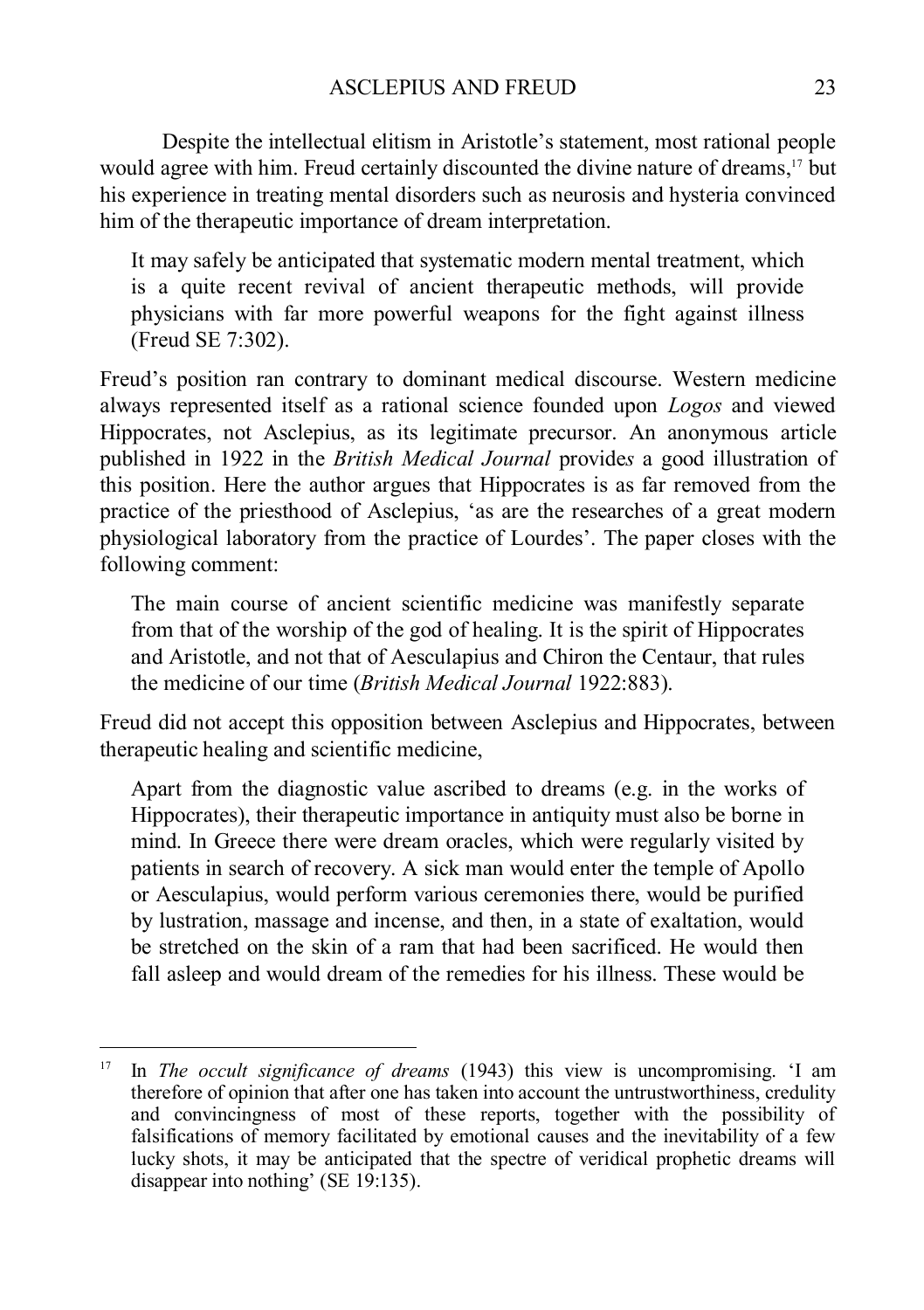revealed to him either in their natural form or in symbols and pictures which would afterwards be interpreted by the priests (SE 4:34). 18

In *The interpretation of dreams* (1900) Freud discusses many of the ancient seminal works on dreams. Artemidorus's *Oneirocritica* is perhaps the most famous, but he also consulted Aristotle's *De somniis* and *De divinatione per somnum*, Plato's *Republic*, Hippocrates' *Ancient medicine* and *Regimen*, Cicero's *De divinatione*, and Lucretius' *De rerum natura*. His secondary reading was substantial and included Rohde's *Psyche* (1890-1894), Gomperz's *Traumdeutung und Zauberei* (1866), Bouché-Leclercq's (1879-1872) *Histoire de la divination dans l'antiquité*, and the, still brilliant, *Traum und Traumdeutung in Altertum* (1868) by Büchsenschütz.

### *The interpretation of dreams and therapeutic healing*

The author of the *Interpretation of dreams* has ventured, in the face of the reproaches of strict science, to become a partisan of antiquity and superstition (SE 9:7).

Hippocrates' *On regimen* and Aristotle's *On dreams and On divination in* s*leep,* are texts that both attempt to offer a rational explanation of dreams by relating them to the physiological state of the dreamer. Freud accepted that some dreams may arise from internal organic somatic stimuli but based upon his own empirical observations, 'in the course of my psycho-analysis of neurotics I must already have analysed over a thousand dreams' (SE 4:104), he argued that dreams were not merely biological epiphenomena, but were meaningful and therefore open to interpretation.

'Psyche,' Freud wrote, 'is a Greek word which may be translated mind. Thus psychical treatment means mental treatment' (SE 7:283). He argued that it was impossible to reduce the psyche to the conscious domain, a thesis that led to his greatest discovery, the unconscious. In brief, the Freudian unconscious is a topographical concept which contains all the content unavailable to the conscious mind. Freud argued that all experiences that are incompatible with the ethical and aesthetic standards of a subject's personality are likely to be repressed and forced into the unconscious. These repressed desires often manifest themselves in pathological symptoms that are found in psychoneurosis. In Freudian therapy the patient is encouraged to explore his or her dreams and to freely associate by taking the elements in the manifest dream as a point of departure. By restoring the

 $18$ Pausanias describes the sacrifice of a sheep, stating that the dreamer would then sleep upon the fleece, but Freud's description of sleeping on a ram's fleece is probably derived from Rohde's *Psyche* (1890-1894).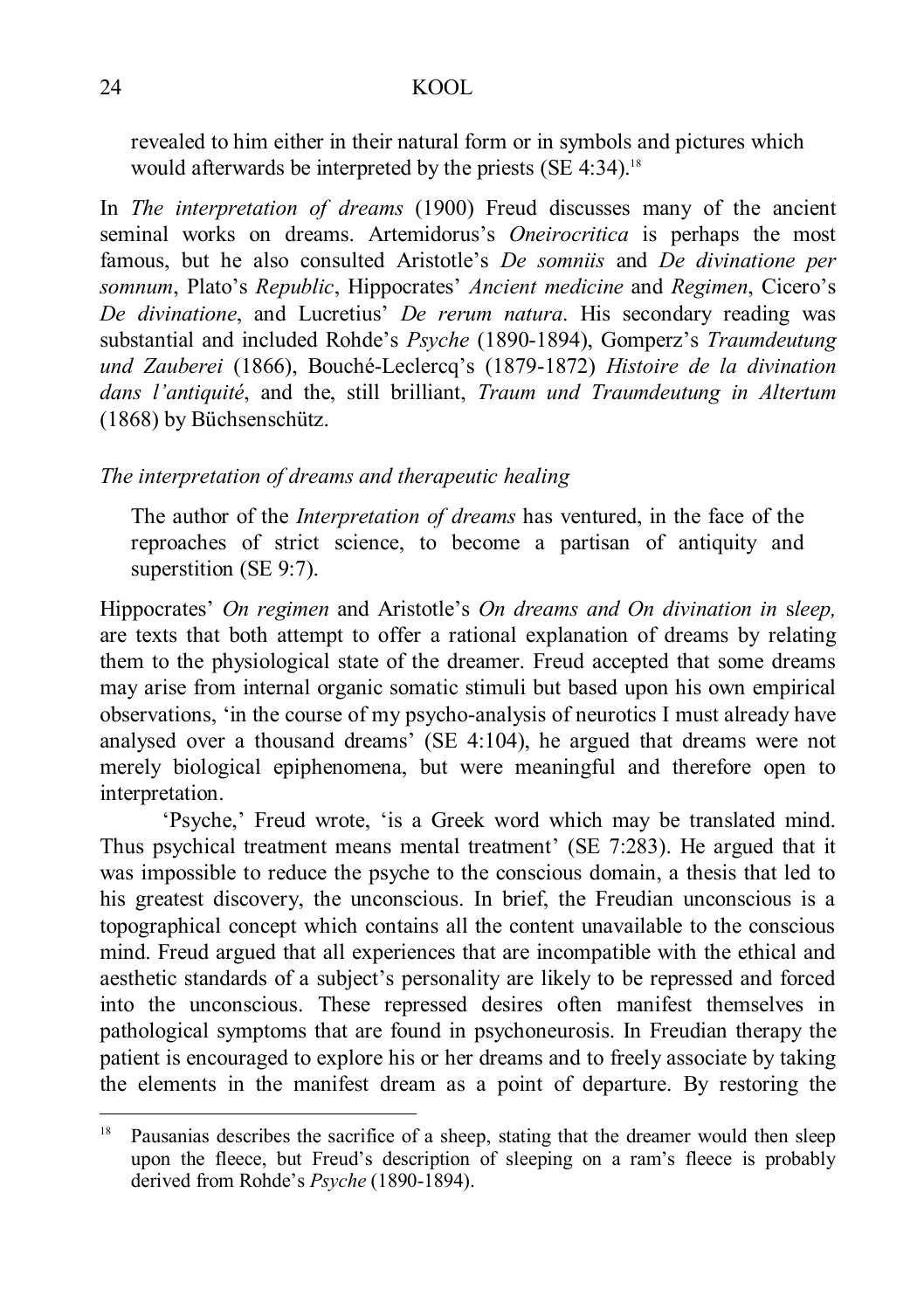connections in the dream, the latent, or repressed material in the dream is made conscious and the underlying meaning of the dream is exposed. In analysing and interpreting the dream both the patient and the analyst are able to gain knowledge into the underlying cause of the illness, thereby opening the way for diagnosis and healing to take place.

Freud wrote, 'let us embrace the prejudice of the ancients and of the people and let us follow in the footsteps of the dream-interpreters of antiquity' (SE 15:87). <sup>19</sup> He, nevertheless, identified a number of essential differences between his technique and ancient methods of dream interpretation. First, psychoanalysis imposes the task of interpretation upon the dreamer, rather than relying exclusively upon the skill of the dream diviner. Secondly, Freud discarded the view that dreams could foretell the future, a position that ran contrary to the ancient methods of interpretation which foregrounded the predictive value of dreams. Finally Freud rejected miraculous organic cures, recorded, for example, on the votive inscriptions or *iamata*.

He never, however, doubted that healing occurred at Epidaurus:

It would be convenient, but quite wrong, simply to refuse all credence to these miraculous cures and to seek to explain the accounts of them as a combination of pious fraud and inaccurate observation. Though an explanation of this kind may often be justified, it is not enough to enable us to dismiss entirely the fact of miraculous cures. They do really occur and have occurred at every period of history (...). There is no need however, to bring forward anything other than mental forces in order to explain miraculous cures (SE 7:290).

Headaches, disorders of the stomach, paralysis, blindness, vomiting, and mental disorientation were frequent symptoms recorded at Epidaurus. For Freud these symptoms immediately suggested a psychosomatic aetiology rather than organic disease. Based upon his experience in treating neurosis he also recognised that the surprising cures attributed to the power of Asclepius closely resembled the remarkable recovery made by hysterical patients under the guidance of the hypnotist or the psychoanalyst.

One of the clearest statements of Freud's approach to *Seelenbehandlung*, or psychical treatment, was written in 1905:<sup>20</sup>

 $19$ <sup>19</sup> While followers of different schools of philosophy professed divergent beliefs regarding the cause and diagnostic value of dreams, Retief & Cilliers 2005:841-884 conclude that there was little animosity between the Asclepian cult and rational physicians and that therapeutic techniques used by the Asclepian priests were not really very dissimilar to the Hippocratic physician's therapeutic potential.

<sup>20</sup> *Psychical (or mental) treatment* (SE 7:283-302).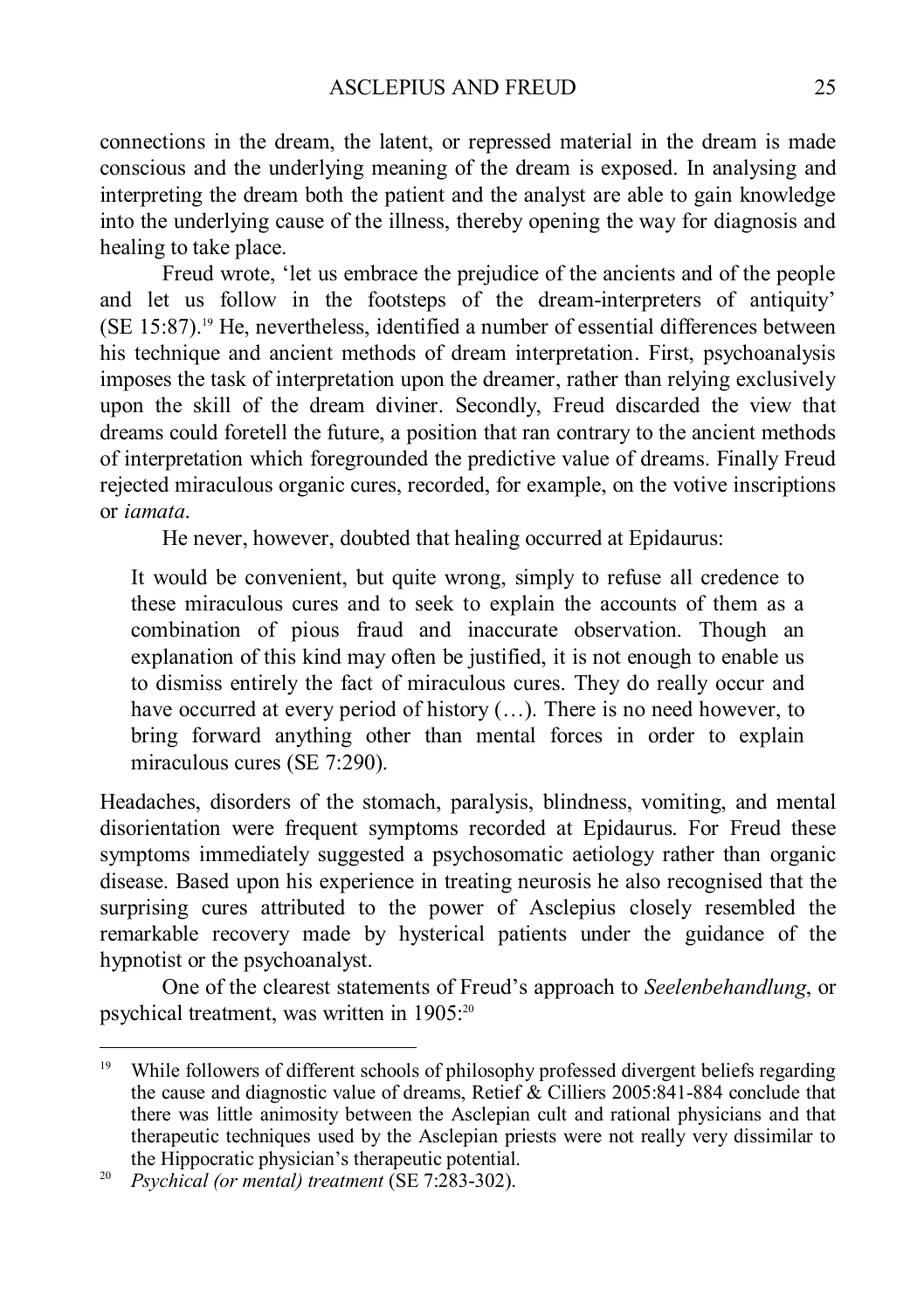Physicians have practised mental treatment from the beginning of time, and in early days to a far greater extent even than today. If by mental treatment we mean an endeavour to produce such mental states and conditions in the patient as will be the most propitious for his recovery, this kind of medical treatment is historically the oldest. Psychical treatment was almost the only sort at the disposal of the peoples of antiquity, and they invariably reinforced the effects of therapeutic potions and other therapeutic measures by intensive mental treatment. Such familiar procedures as the use of magical formulas and purificatory baths, or the elicitation of oracular dreams by sleeping in the temple precincts, can only have had a curative effect by psychical means. The physician's personality acquired a reputation derived directly from divine power, since in its beginnings the art of healing lay in the hands of priests. So that then as now the physician's personality was one of the chief instrument for bringing the patient into a state of mind favourable for his recovery (SE 7:292).

In this passage, Freud collapses centuries of ritual healing into a creative psychotherapeutic structure. Records indicate that, especially in Late Antiquity, patients could spend up to six months within the temple complex and excavations have revealed permanent hostel-like structures. During the Roman era, the purification baths adjacent to the temple were extended and cold and hot pools were constructed. The sanctuary thus grew to resemble the exclusive clinics and sanatoriums of the nineteenth century in which hydrotherapy, relaxation, music and hypnosis played an important part.

No stranger to the curative value of balneotherapy, Freud visited Karlsbad on a number of occasions. In July 1911 he informed Jung that he was at the spa resort in the hope of recovering his health (McGuire 1988:433). A few days later he, somewhat sardonically, wrote:

My cure in Karlsbad is not an unmingled pleasure. I have decided to endow a votive tablet if only I get rid of all the ailments I have acquired here. However it looks as if I were going to come off with some benefit (McGuire 1988:436).

At Epidaurus votive tablets recording the cures that had taken place were prominently displayed in the sanctuary and Freud's reference to this practice indicates how closely he associated therapy and cure with Epidaurus.

Gill (1985:308), accepts that the nearest equivalents to modern psychotherapy are to be found at the borders of certain ancient areas, between religion and medicine, on the one hand, and medicine and philosophy on the other. Drawing on Aelius Aristides' *Sacred tales* and Apuleius' *Metamorphoses*, he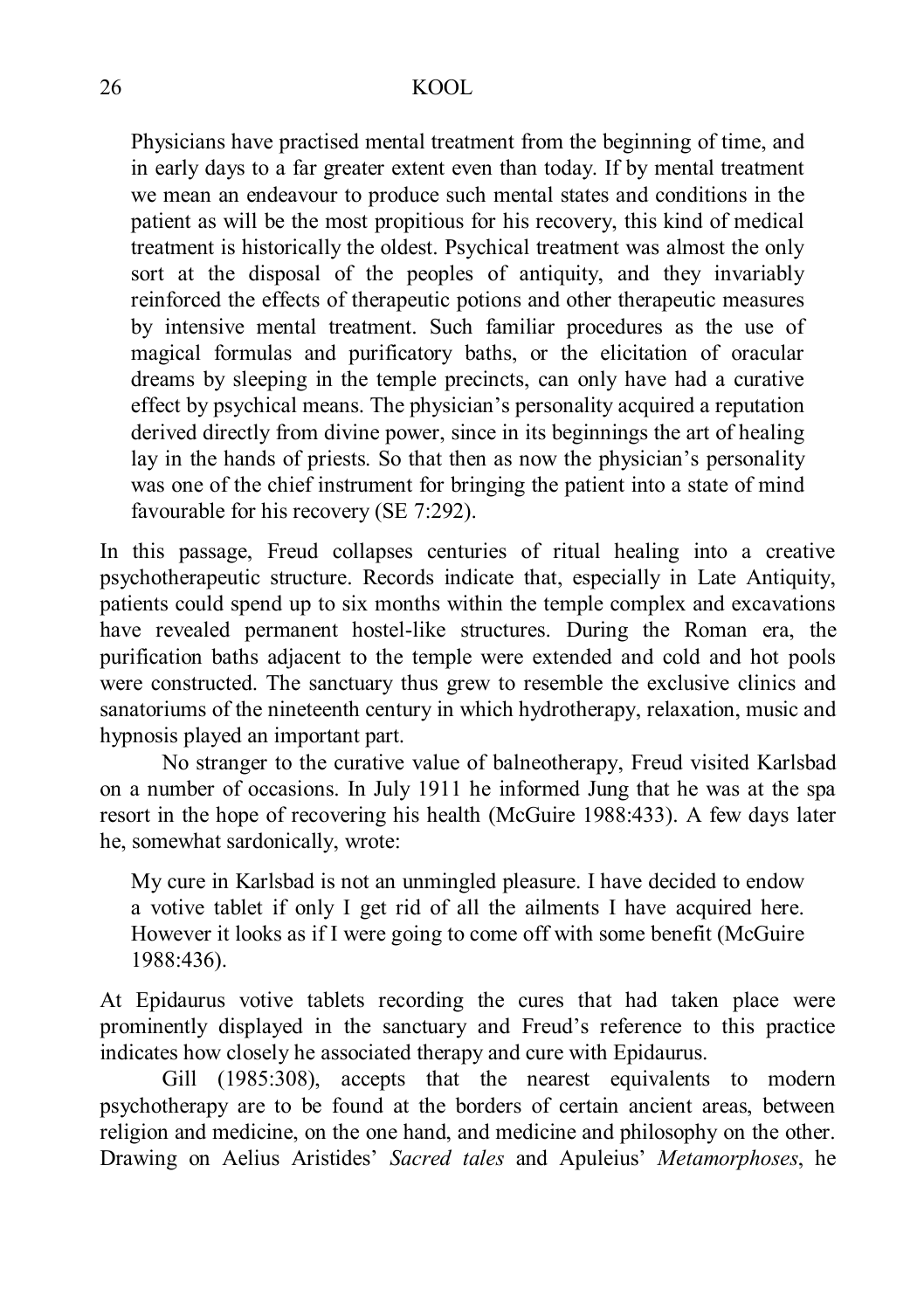claims that Asclepius' temple provided a psychotherapeutic context, but he argues that 'its methods are unlike any modern psychotherapy' in that they failed to provide a framework that allowed patients to explore their individuality and 'find a very personal treatment for a very personal disease' (Gill 1985:312). Despite Gill's excellent arguments in support of this thesis, it is difficult to ignore Freud's explicit statement that psychoanalytic treatment is a revival of ancient healing practices, and that, 'then as now the physician's personality was one of the chief instruments for bringing the patient into a state of mind favourable for his recovery' (SE 7:292). In making this statement, Freud suggests the close affinity between Asclepian medicine and psychoanalysis.

It has been argued that the desire for a more personal god arose in the fifth century BC, and that this desire transformed Asclepius into a responsive therapeutic figure of healing, authority and power (Martin 1987:70-72). An important reason why Asclepius' cult continued to flourish in later centuries is because it catered to the rising individualism of the fourth and ensuing centuries. Dillon (1994:255) claims that Asclepius' appeal can be directly attributed to the personal nature of his cult. He appeared in dreams, spoke to specific individuals, and even joked with them. The close bond between healer and patient is most famously expressed by Aristides in the *Sacred tales,* but, from its inception the cult's greatest emphasis was placed upon the god's appearance in the dream.

Freud believed that the special relationship between the physician and the patient formed an essential element in any healing process. He assured medical practitioners that psychotherapy 'is in no way a modern method of treatment', but on the contrary, 'it is the most ancient form of therapy in medicine' (SE 7:258). In a lecture he cautioned his audience, 'All physicians, therefore, yourselves included, are continually practising psycho-therapy, even when you have no intention of doing so and are not aware of it; it is a disadvantage, however, to leave the mental factor in your treatment so completely in the patient's hands' (SE 7:258). This relationship between patient and psychoanalyst was seen by Freud as a pact in which the analyst's knowledge gives the patient's ego back its mastery over the lost provinces of his mental life. It is this pact, Freud asserts, that 'constitutes the analytic situation' (SE 23:175).

The 'magic of words' is an essential part of the physician's power in conducting psychoanalysis. In his ground-breaking work, *The Greeks and the irrational*, Dodds (1951) also accepts an individual relationship between ancient healers and their patients.

In the morning, those who had been favoured with the god's nocturnal visitation told their experiences. And here we must make generous allowance for what Freud called 'secondary elaboration', whose effect is, in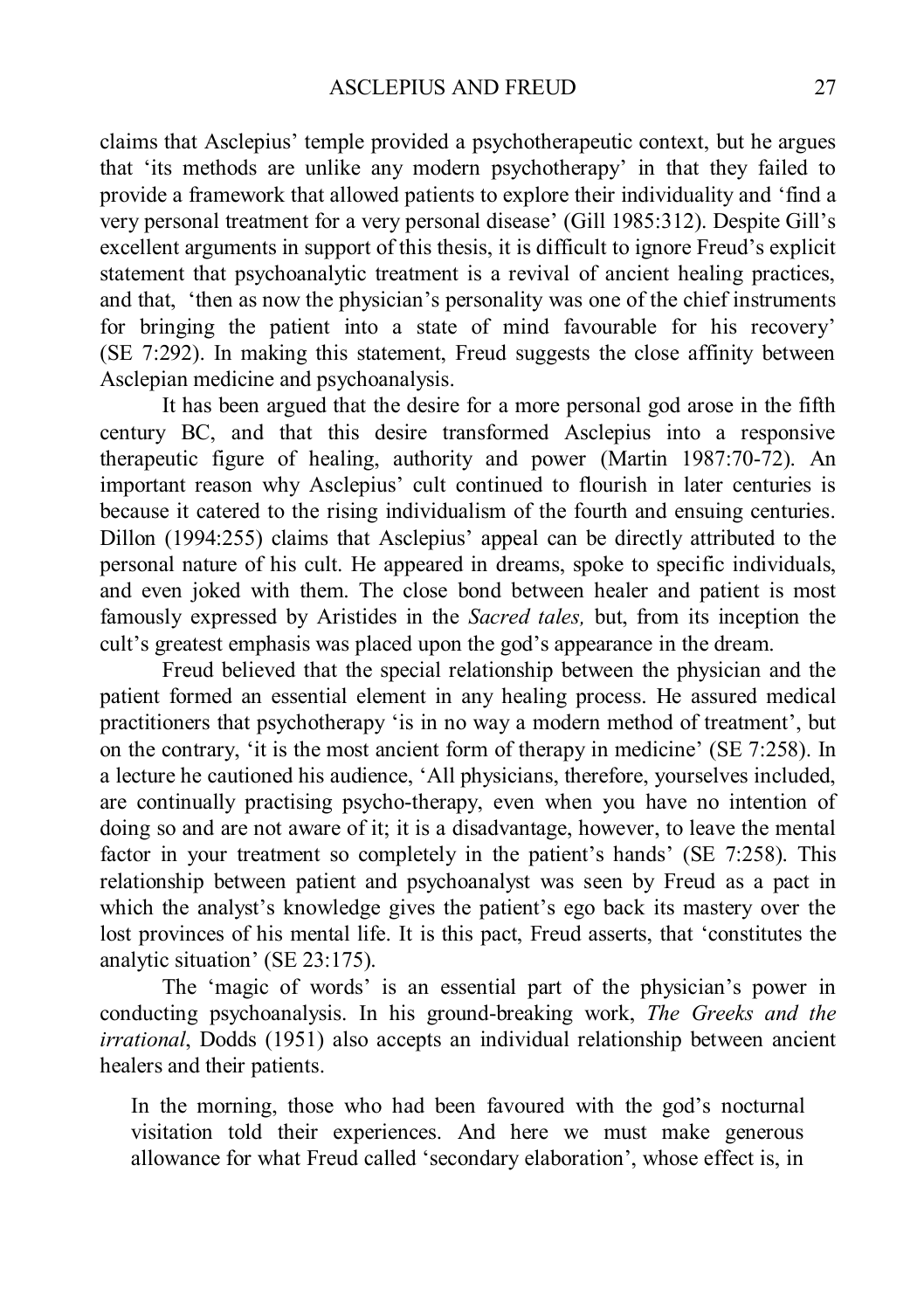Freud's words, 'that the dream loses the appearance of absurdity and incoherence, and approaches the pattern of an intelligible experience (Dodds 1951:115).

Freud wrote that expectation, 'coloured by hope and faith', is an effective force 'in all our attempts at treatment and cure' (SE 7:289). Probably he had Epidaurus in mind. Supplicants to Epidaurus believed that they were in the presence of a healing god, and this expectation was further encouraged by rituals and votive offerings attesting to his miraculous intervention. Asclepius, like the therapist, thus becomes a catalyst in the healing process.

Compton (1998:305) argues that the characteristic suggestibility of psychosomatic illness was reinforced by the ceremonial nature of the sanctuary experience.

The ceremonial nature of the sanctuary experience made a deep impression on the minds of the sick. (Imagine the temple priest leading suppliants through the Asklepieion reciting to them all of the miracles performed by the healing god). Undoubtedly, patients were profoundly influenced by the Asklepieion priests who had told them that they would have dreams with cures or curative instructions (Compton 1998:305-306).

Freud realised that dreams may be influenced by suggestion and that this compliance towards the analyst could play an important role in the analysis (SE 15:114). He therefore constructed a powerful domain, a healing sanctum, to replace the temple precinct. His remarkable collection of antiquities provided a transitional space between the modern and the ancient world, and Gay for example, comments that both, 'analysands and colleagues visiting his apartment stood in awe of the brigade of statuettes he had gathered across the years' (Gay 1998:140). In a letter to Fliess, Freud refers to the silence of his consulting rooms, and adds, 'This is a good place to dream' (Masson 1995:354). Hacking (2001:258) makes the astute observation that in ancient times patients journeyed to Epidaurus to have a healing dream, while in the twentieth century, the holy site for dreams becomes the couch. Essential in each case is the dream experience and its interpretation. Exploring the relationship between incubation and psychotherapy, Downing (1990: 556) mentions an interesting etymological detail; at Epidaurus suppliants in the *abaton*, or sleeping room, lay on a *Kline*, or couch, covered in animal skins and it is from this word that modern clinics derive their name.

In all his writings Freud obstinately and controversially asserted that dreams revealed the underlying sexual origin of neurosis. From Epidaurus to Lourdes, from Herculaneum to St. Cosmo's church at Isernia, sexuality and fertility were a fundamental concern of human life. Asclepius was often associated with *eros*, and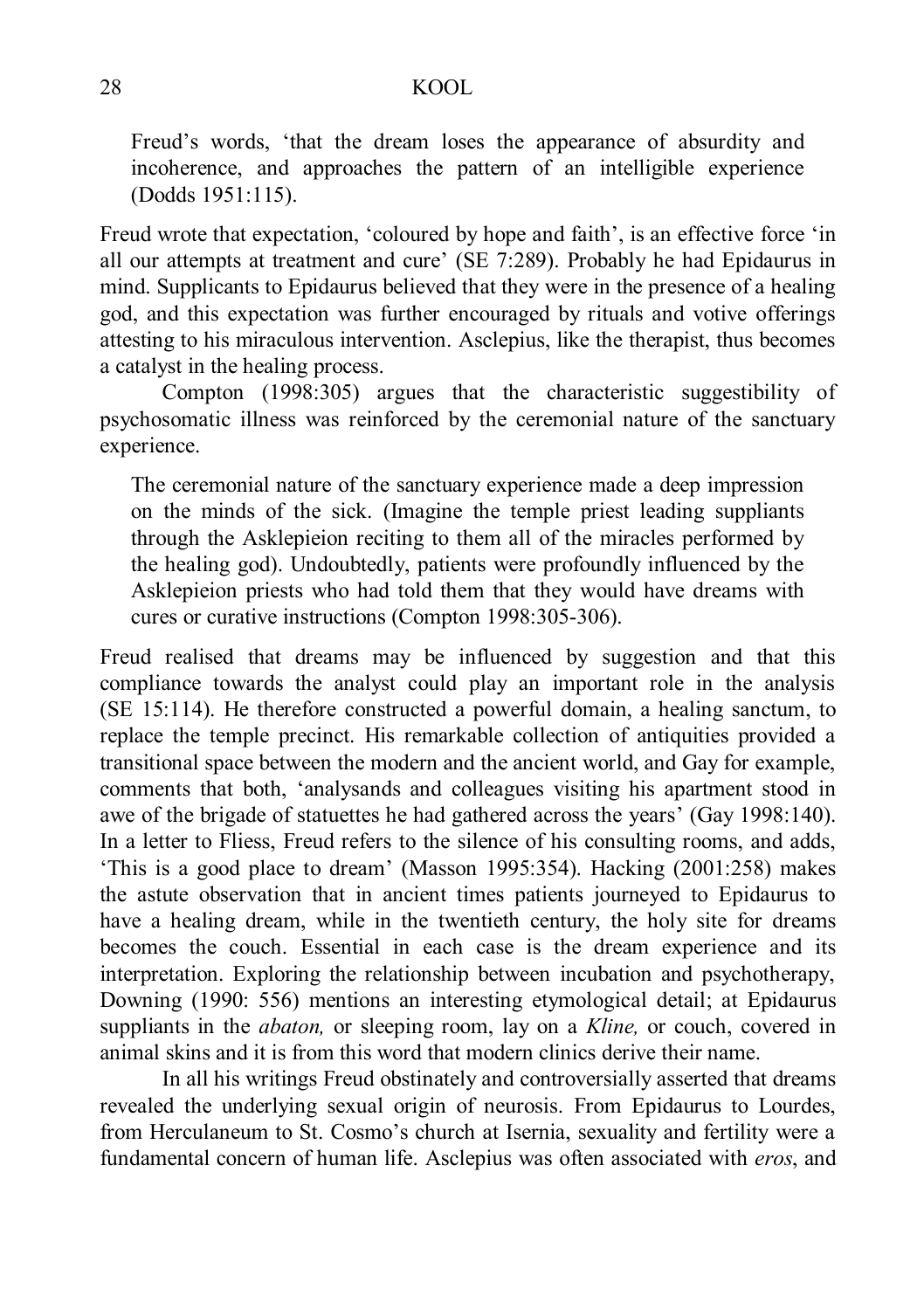barren women journeyed to the temple to be made fertile. Pausanias writes that the *Asklepieion* at Epidaurus included a picture of Eros in the sleeping chamber across from the temple. Deeply interested in pagan symbolism and its survival in modern life, Freud was aware of how frequently facsimiles of the sexual organs, as votive offerings, were discovered in ancient and Christian places of healing.

Asclepius and Freud embodied a very special form of healing, a form of healing in which the body, desire, and dream intermesh. Morris (2007:419-441) claims that the triumph of Western medicine and its concurrent gains in the rational knowledge of disease have entailed a suppression of *eros*. In the protracted historical struggle between Asclepius and Hippocrates, Asclepius was not so much defeated by the followers of Hippocrates as erased. An erasure, Morris argues, that corresponds, 'to a disciplinary loss of memory regarding any relations between medicine and *eros* in favour of a dominant counter-narrative that constructs a Hippocratic forward march of scientific reason and progress' (Morris 2007:419).

Freud understood that the erotic current is fundamental to human nature. He thus expanded the understanding of sexuality:

Moreover, what psycho-analysis called sexuality was by no means identical with the impulsion towards a union of the two sexes or towards producing a pleasurable sensation in the genitals; it had far more resemblance to the allinclusive and all-preserving Eros of Plato's *Symposium* (SE 19:218).

Every aspect of psychoanalysis acknowledges the importance of *eros*. This includes the role of the healing physician. Freud argued that in the hands of an experienced physician *eros* becomes one of the most powerful therapeutic instruments in the dynamics of the process of cure. The Freudian concept of transference is complex, but in its broadest sense it refers to the intense relationship which develops between the patient and the psychoanalyst in the course of treatment. Freud incorporated the emergence of erotic transference into the analytic situation, regarding it as one of the most important therapeutic tools for it allows the physician to force the deeply hidden erotic life of the patient into consciousness and therefore under control (SE 12:161).

### *Conclusion*

The testimonies at Epidaurus are an indication of the ancient trust in the therapeutic effects of dreams. Freud followed in the footsteps of this ancient practice and his exploration of the relationship between dream, truth, knowledge and sexuality still dominate our thinking. Although Freud drew heavily upon his extensive classical knowledge in both supporting and formulating psychoanalysis, the use of this material is neither imitation nor replication. It is more helpful to see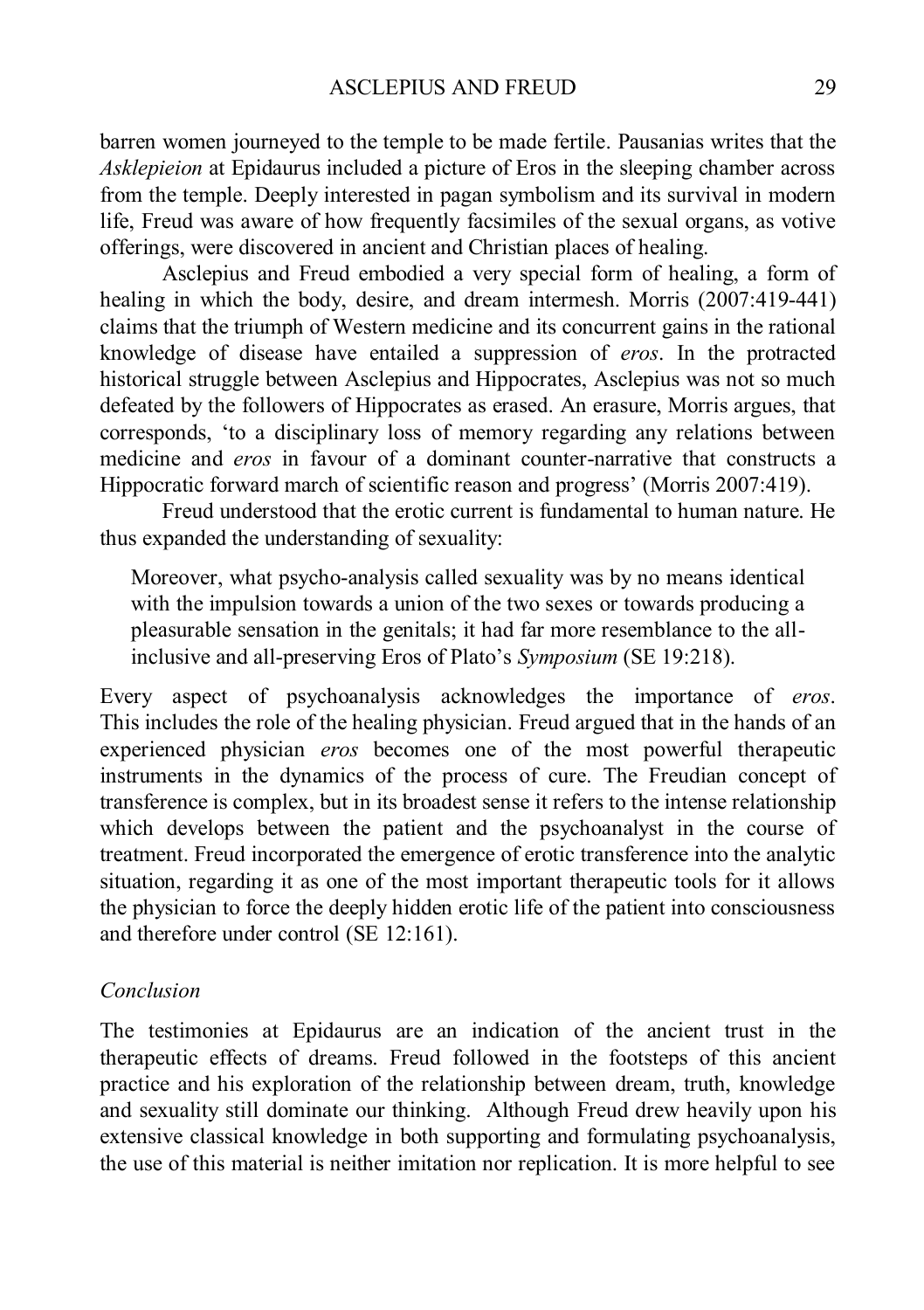Freud as a catalyst that transforms both art and science, the past and the present into a new compound. Freud was a neurologist, not a classical scholar, but his *Gymnasium* education, his milieu, and his lifelong engagement with antiquity provided him with an impressive knowledge of Greco-Roman antiquity. It would be naïve and simplistic to claim that Freud imposed meaning on human development drawn from antiquity. Rather, there is a dialectical relationship between Freud and antiquity. It is this relationship which provided the stimulus for a unique form of healing in which the ancient art of dream interpretation and the healing art of Asclepius combine with neurological science to achieve something extraordinary in the history of medicine.

#### **BIBLIOGRAPHY**

Anonymous 1922. Aesculapius. *The British Medical Journal* 2. 3227:882-883.

- Armstrong, R H 2005. *A compulsion for antiquity*. New York: Cornell University Press.
- Aristotle 1952. Trans. J I Beare. *Aristotle: On prophesying by dreams* (*De divinatione per somnum*). Chicago: Encyclopaedia Britannica, Inc.
- Bell, M 2005. *The German tradition of psychology in literature and thought 1700- 1840*. Cambridge: Cambridge University Press.
- Butler, E M 1935 / 1958. *The tyranny of Greece over Germany*. Boston: Beacon Press.
- Cocks, G 1992. Repressing, remembering, working through: German psychiatry, psychotherapy, psychoanalysis, and the 'Missed Resistance' in the Third Reich. *The Journal of Modern History* 64:S204-S216. Supplement: Resistance against the Third Reich.
- Compton, M T 1998. The union of religion and health in ancient Asklepieia. *Journal of Religion and Health* 37. 4:301-312.
- Dillon, M P J 1994. The didactic nature of the Epidaurian iamata. *Zeitschrift für Papyrologie und Epigraphik* 101:239-260.
- Dodds, E R 1951. *The Greeks and the irrational*. Berkeley & Los Angeles: University of California Press.
- Downing, C 1975. Sigmund Freud and the Greek mythological tradition. *Journal of the American Academy of Religion* 43.1 (Mar.):3-14.
- Downing, C 1990. Only the wounded healer heals. The testimony of Greek mythology. *Soundings: An Interdisciplinary Journal* 73.4:551-57566.
- Edelstein, L 1943. From the Hippocratic oath: Text, translation, and interpretation. Baltimore: Johns Hopkins Press, MedicineNet.com February 8, 2015.
- Ellenberger, H F 1994. *The discovery of the unconscious: The history and evolution of dynamic psychiatry.* London: Fontana Press.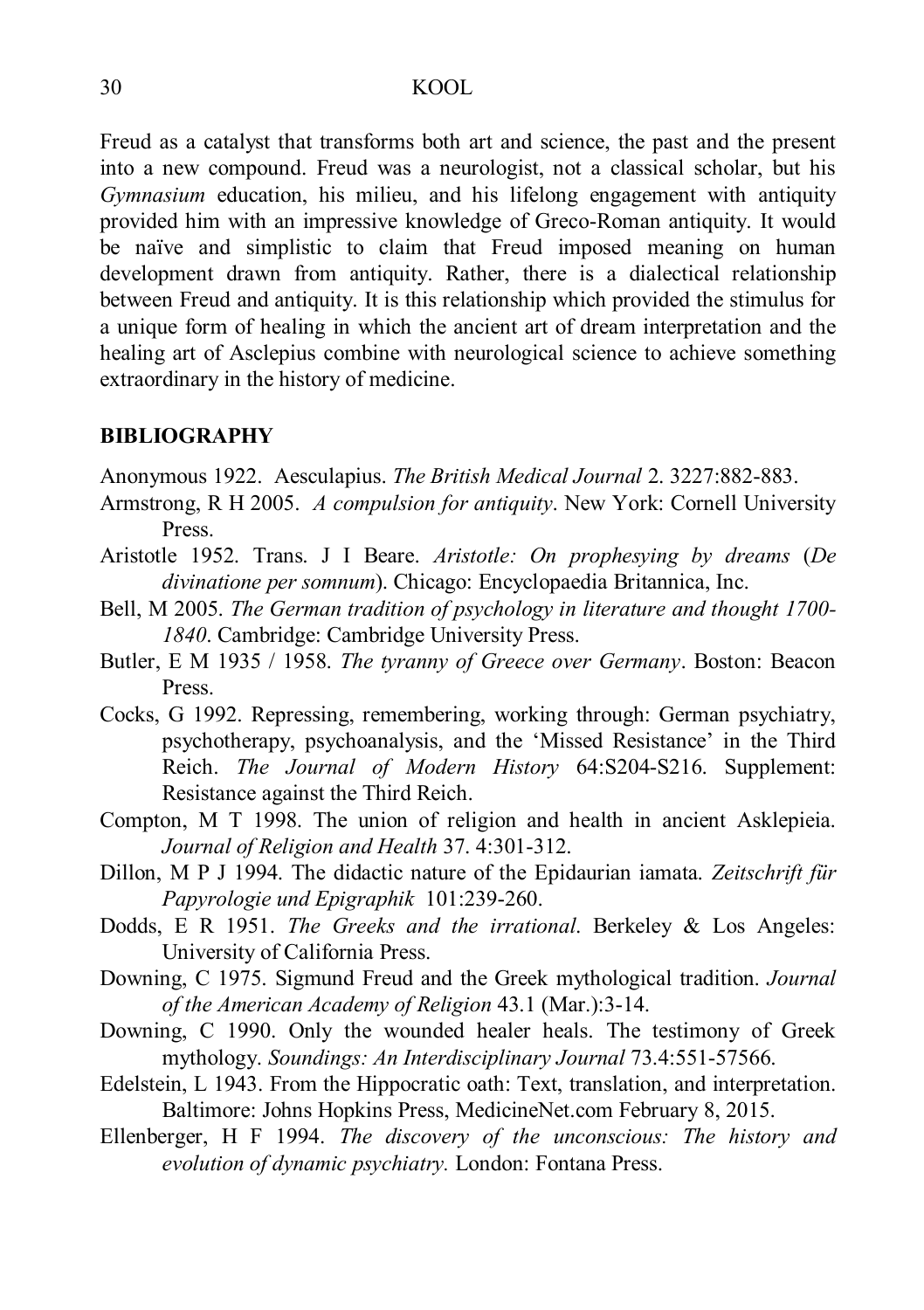- Foucault, M 1978. *The will to knowledge*. London: Penguin books.
- Forrester, J 1980. *Language and the origins of psychoanalysis*. Oxford: Macmillan Press.
- Freud, S 1900. *The interpretation of dreams*. SE 4.
- Freud, S 1900. *The interpretation of dreams*. SE 5:339-627.
- Freud, S [1901] 1905. *Fragment of an analysis of a case of hysteria*. SE 7:7-134.
- Freud, S 1905. *Three essays on the theory of sexuality*. SE 7:125-245.
- Freud, S 1905. *Psychical (or mental) treatment*. SE 7:283-302.
- Freud, S 1907[1906]. *Delusions and dreams in Jensen's Gradiva*. SE 9:7-95.
- Freud, S 1916-1917[1915-17]. *Introductory lectures on psychoanalysis*. SE 16:243-448.
- Freud, S 1920. *Beyond the pleasure principle*. SE 18:7-64.
- Freud, S 1925. *Some additional notes on dream-interpretation as a whole*. SE 19:127-145.
- Freud, S 1925 [1924]. *The resistances to psycho-analysis*. SE 19: 213-224.
- Freud, S 1926. *The question of lay analysis*. SE 20:183-258.
- Freud, S 1930. *Civilization and its discontents*. SE 21:64-145.
- Freud, S 1933. *New introductory lectures on psycho-analysis*. SE 22:5-182.
- Freud, S 1940 [1938] *An outline of psycho-analysis*. SE 23:144-207.
- Freud, S 1943. *The occult significance of dreams*. SE 19:135-138.
- Gay, P 1998. *Pleasure wars*. Great Britain: Harper Collins.
- Gill, C 1985. Ancient psychotherapy. *Journal of the History of Ideas* 46.3:307-325.
- Gilman, S L 1994. *The case of Sigmund Freud. Medicine and identity at the fin de siècle.* Baltimore & London: The Johns Hopkins University Press.
- Hacking, I 2001. Dreams in place. *The Journal of Aesthetics and Art Criticism* 59.3:245-260.
- Holowchak, A M 2002. *Ancient science and dreams. Oneirology in Greco-Roman antiquity*. New York: University press of America.
- Homer 1966. *The Iliad*. Trans. E V Rieu. Harmondsworth: Penguin Books Ltd.
- Jones, E 1964. *The life and work of Sigmund Freud*. New York: Basic Books, Inc.
- Kool, S 2013. A matrix of interests: Freud, the sexologists, and the legacy of Greece. *Akroterion* 58:79-96.
- Laplanche, J & Pontalis, J B 1973. *The language of psycho-analysis*. New York, London: W W Norton & Company.
- Von Krafft-Ebing, R 1886 / 1967. *Psychopathia sexualis*. London: Mayflower-Dell Paperback.
- Marchand S L 2003. *Down from Olympus. Archaeology and philhellenism in Germany, 1750-1970*. Princeton: Princeton University Press.
- Martin, L H 1987. Aelius Aristides and the technology of oracular dreams. *Historical Reflections / Réflexions Historiques* 14.1:65-72.